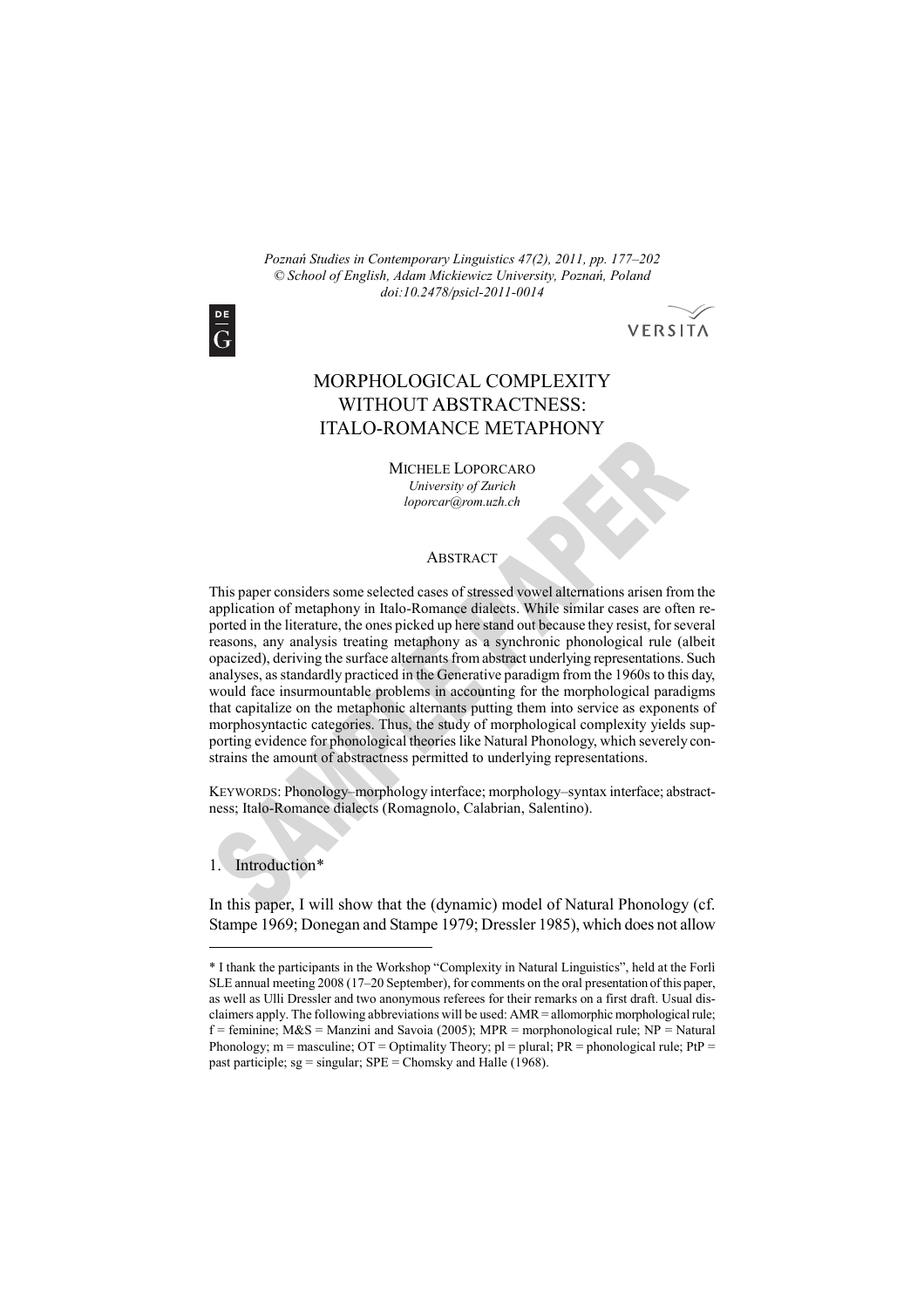for (non-motivated) abstract phonological representations, is better suited for the analysis of metaphony than generative models which assume abstract phonological representations motivated solely on internal evidence. The superiority of a NP-style analysis will be demonstrated drawing on evidence from Italo-Romance dialects, the vast majority of which has undergone metaphony, in some form or other. $<sup>1</sup>$ </sup>

In §2, I will start by considering stressed vowel alternations caused by the application of metaphony within the verbal paradigm in the Romagnolo variety of Forlì. In §§3–4, I will briefly recall some aspects of the abstractness controversy and review different, more or less abstract, analyses of metaphony. Elaborating on the premises laid in §4, I will then present an analysis of Forlivese metaphony in §5. In this dialect, I will show, the interaction between metaphony and morphological structure provides solid evidence against abstract analyses. Evidence pointing to the same conclusion will be considered in §6, taking into account the interplay of metaphony and past participle agreement in another Italo-Romance dialect spoken in Castrovillari (Calabria, southern Italy).

#### 2. Prologue: metaphony in the dialect of Forlì

In (1), the imperfect indicative paradigm of the Romagnolo dialect of Forlì is displayed, as reported in Manzini and Savoia's (2005, I: 285) monumental work on the syntax of Italo-Romance dialects. (The standard Italian counterparts are added for comparison.)

|                 | Person Subj. clitic | Verb                  | Standard Italian <i>vedere</i> 'to see' |
|-----------------|---------------------|-----------------------|-----------------------------------------|
| sg              | a                   | vdeva                 | vedéva (-o)                             |
| $2$ sg          |                     | av <sup>'</sup> difta | vedévi                                  |
| 3 <sub>sg</sub> |                     | av <sup>'</sup> deva  | vedéva                                  |
| 1 pl            | a                   | va'dema               | vedevámo                                |
| 2 pl            | a                   | 'vdivja               | vedeváte                                |
| 3 pl            |                     | av <sup>1</sup> deva  | vedévano                                |
|                 |                     |                       |                                         |

(1) Imperfect indicative (Romagnolo dialect of Forlì)

<sup>&</sup>lt;sup>1</sup> Metaphony, often subsumed under the broader label "vowel harmony" in current work in theoretical phonology (cf. e.g. Nibert 1998; Walker 2005), is an assimilation process through which stressed vowels were either raised or became diphthongs (according to dialects) when preceding a high final vowel. Cf. Maiden (1991) for a comprehensive review of the many different types of metaphony (and metaphonic alternations) to be found across the Italo-Romance dialects.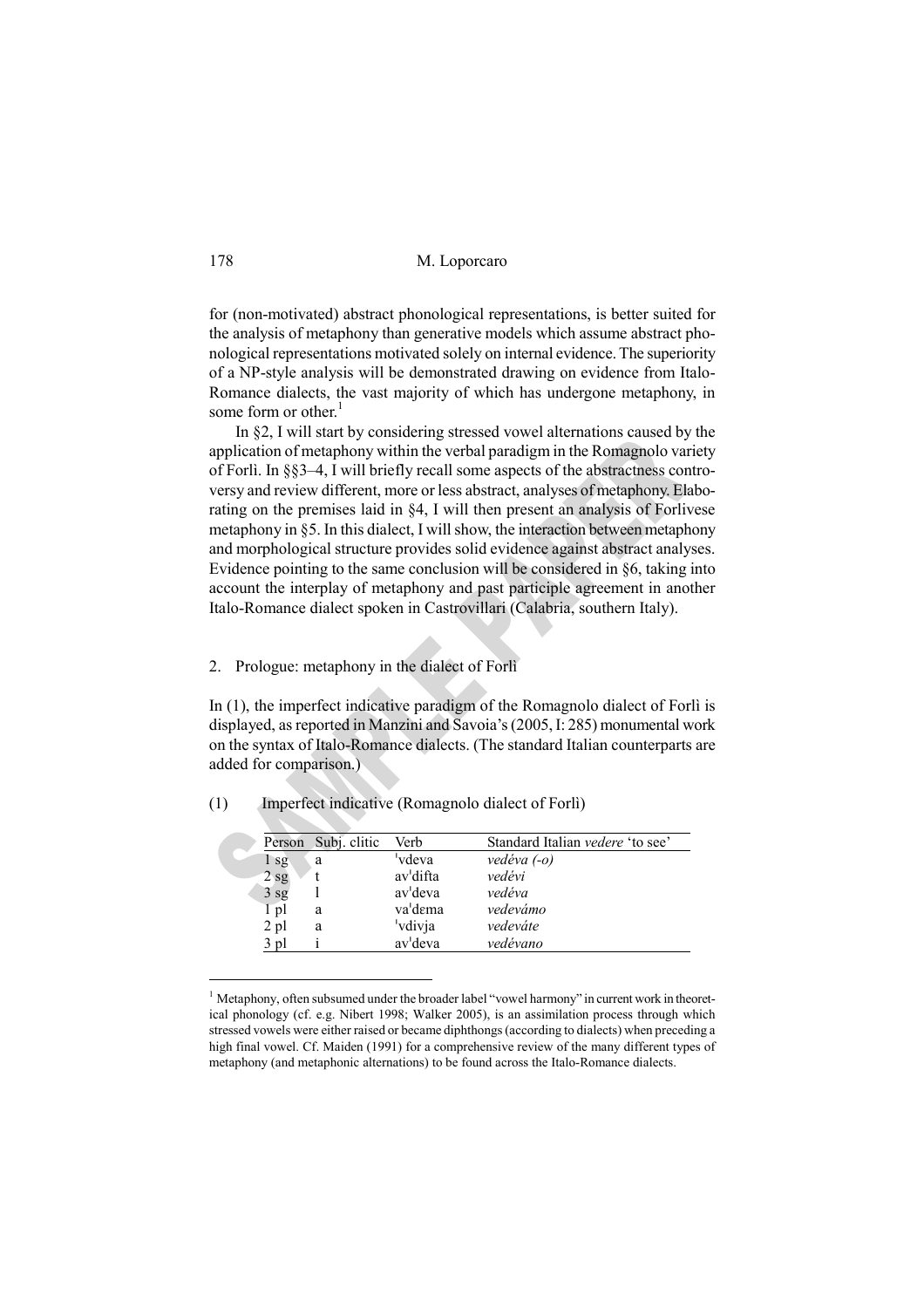

M&S describe this paradigm among many from other dialects of northern and southern Italy which display stressed vowel alternation across person in the verb stem, arisen through metaphony. In many dialects, a final high vowel -*i* originally occurring as 2nd person ending, brought about raising of the stressed vowel. Thus, in Forlivese, 2sg [avˈdifta] is the diachronic successor of a Proto-Romance form pretty similar to the standard Italian counterpart *vedévi*, as the (Florentine-based) standard language did not undergo either metaphony or any other of the sound changes which affected the Forlivese verb forms in (1).

The final result is, in Forlivese, alternations like 2sg [avˈdifta] (with metaphonic raising) as opposed to 1st and 3rd person [ˈ(a)vdeva], with the original Proto-Romance stressed [e] preserved. The analysis the authors propose for verb forms whose stressed vowels underwent metaphony is shown for the  $2sg$  in  $(2)^2$ .



 $\overline{a}$ 

The authors make a case for what they call a morphological analysis of the vowel alternation which have arisen through metaphony.<sup>3</sup> Basically, they claim that person agreement in verbal forms such as that analyzed in (2) is marked twice, once on what they call a D-inflection (the ending -*ta*) and once again on

<sup>&</sup>lt;sup>2</sup> In M&S, I 286, the structure in (2) is exemplified with data from another Italo-Romance variety, the dialect of San Vittore (province of Frosinone), which also shows metaphonic alternation, with stressed [i] in the 2sg ([vəˈrivə]) as opposed to [e] preserved in 1sg and 3sg ([vəˈrevə]). As readily apparent from M&S's I 281–282, 286 discussion, the same representation must be assumed for Forlivese too.

 $3$  M&S's theory is a version of minimalism, which bears several resemblances to Distributed Morphology. Crucially, it programmatically conflates morphology and syntax, as declared in the title of M&S's (2007) abridged English translation. This non-distinction is signalled by the node labels in (2), which are reminiscent of the functional heads I(nfl), D and N in generative syntax.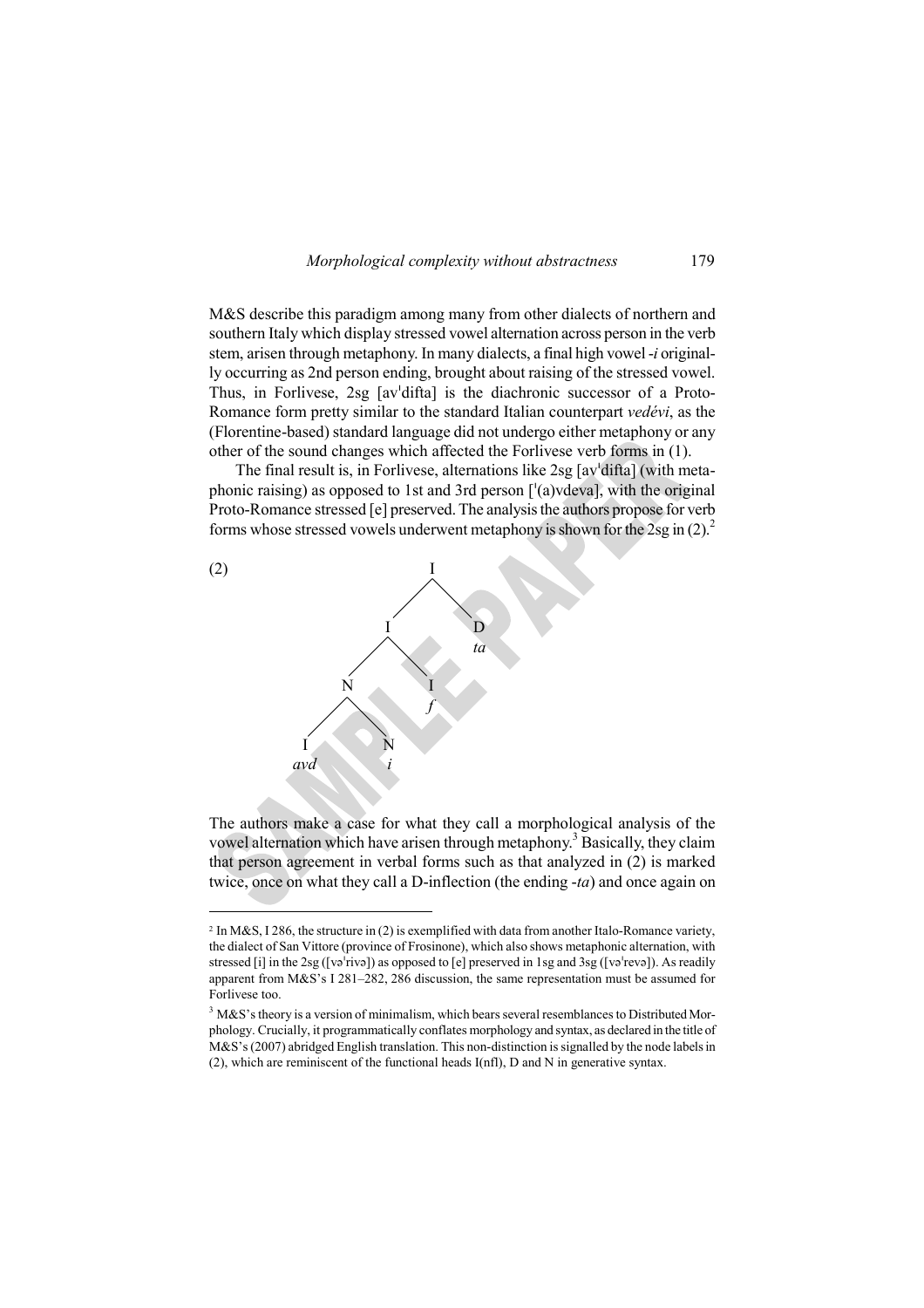the thematic vowel following the stem, -*i*-, singled out as a morpheme signalling 2sg, dominated by an N node. (The definition of N vs. D nodes rests on theoryinternal criteria, which need not detain us here.)

3. From abstractness to opacity

By now two questions will probably have come to the reader's mind: (a) what have these data – and their treatment in a study devoted to the morphosyntax of Italian dialects – possibly to do with the abstractness controversy in phonology? and, (b) why on earth take up, in 2011, a debate that was raging in the 1970s?

Among phonologists, indeed, there seems to be nowadays a general feeling that the issue of abstractness has long ceased to feature as a prominent topic in the current research agenda, at least ever since the 1980s: "abstractness as a topic of phonological debate played little or no role in the 80s and further on" (Scheer 2004: 375). Thus, in recent work in phonological theory, the topic is mentioned cursorily among the introductory remarks, if at all. In such contexts, a name recurs with more than chance frequency, that of Theodore Lightner. Thus, for instance, Scheer (2006: 18), discussing *How non-phonological information is processed in phonology*, takes issue with Lightner (1978: 18–19), according to whom

> because of *h*–*k* (*heart* – *cardiac*), *d–* (*third – fourth*) and *s–h* (*sweet – hedonism*), Grimm's Law, Verner's Law and the Ancient Greek *s* > *h*  shift are active rules in the modern English grammar.

The idea that underlies such introductory quotations is that, although there have been some exaggerations in the past, the concern about those exaggerations is not anymore an actual topic. This is the explicit line of argument of McCarthy (2007: 108):

> Certainly, there have been dubious analyses based on opaque rules and excessively abstract underlying forms (SPE's /rixt/ $\rightarrow$  [ra:jt] *right* comes to mind – Chomsky and Halle 1968: 233–4), but complete denial of opaque interactions is an overreaction.

As an example of this overreaction he quotes Vennemann's (1974) and Hooper's (1979) Natural Generative Phonology, and its requirement that a phonological representation be surface-true. As seen in the quotation, the magic word to rescue discredited "abstractness" is (Kiparskyan) "opacity" (cf. Kiparsky 1971,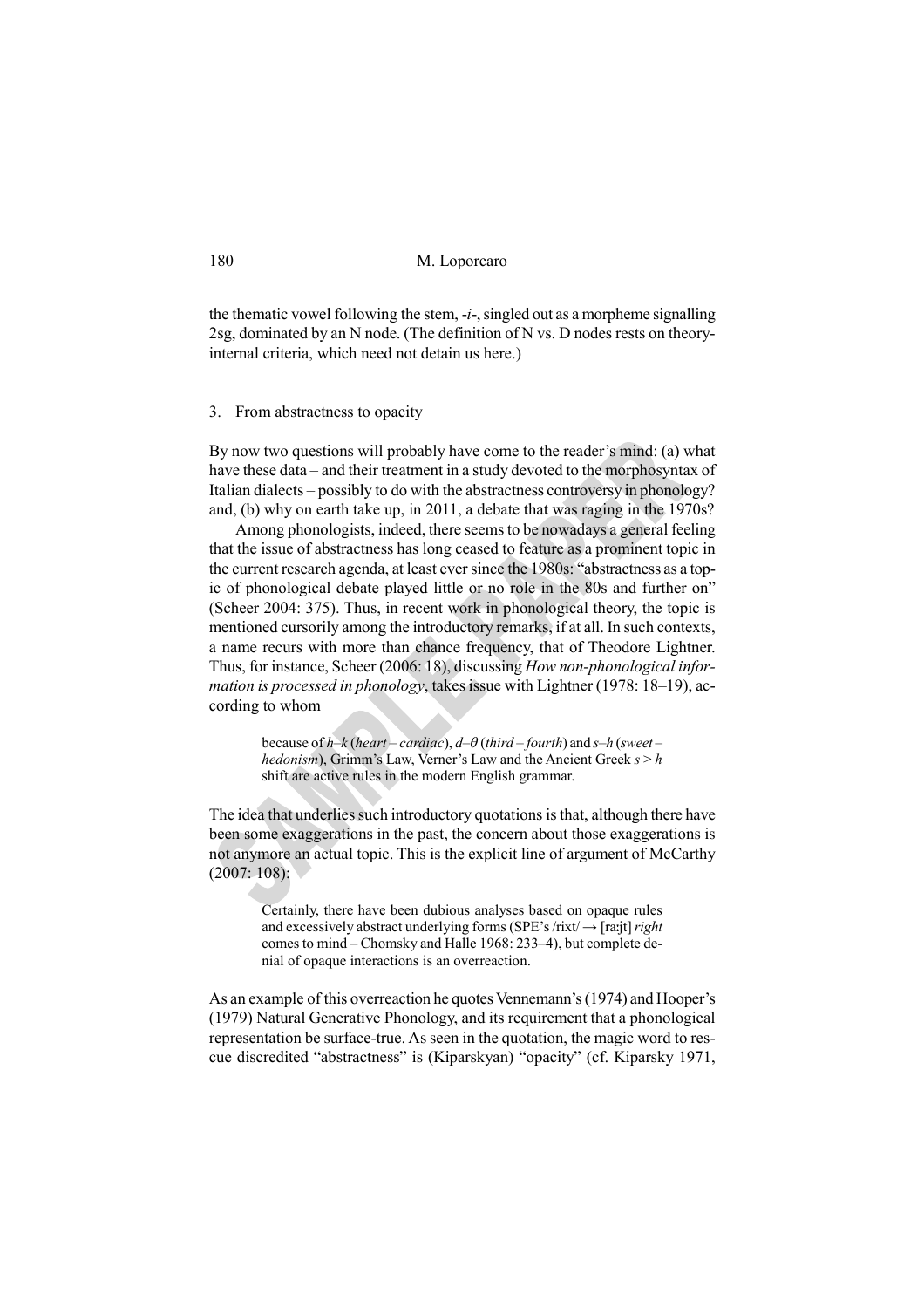1973a–b), a topic which indeed figures prominently in current theoretical debate (cf. e.g. McCarthy 1999; Baković 2007). It is not the aim of the present paper to add to this growing body of literature. What I intend to do is to show, discussing analyses of metaphony in §§4–6, that – in this empirical domain, at least – very little has changed, and that generative phonologists keep on applying analytical procedures quite similar to those that were popular in the Seventies, and with quite similar results.<sup>4</sup>

Before turning to metaphony, however, let us quickly complete our trip back to the 1970s providing some concrete examples, to the benefit of readers not familiar with the history of research in phonology. Let us choose, at random, one issue of *Language*, for instance, the 1975 one. There one finds some papers in phonology, including Douglas Walker's on stress in French, in which the author reproaches Schane (1968) – who is in turn deservedly notorious for his abstract analyses (cf. §5 below) – for not being abstract enough. Walker's counterproposal, requiring some adjustments in the underlying representation, is recommended by the author as follows: "Such a reformulation leads to a synchronic rule in Modern French that is very similar to the Latin stress rule" (Walker 1975: 887).

Thus, taking two related words like, say, French *semaine* [s(ə)mɛn] (nowadays monosyllabic, in ordinary connected speech) and its Latin quadrisyllabic etymon *septimana(m)*, both are represented in basically the same way, so that the word-stress algorithm can operate identically for the two languages.<sup>5</sup>

Last but not least, in the same *Language* issue, Theodore Lightner criticizes the SPE representation /rixt/ for *right*, which McCarthy (2007: 108), as we saw,

<sup>&</sup>lt;sup>4</sup> Interestingly, the results of those procedures, along with the corresponding terminology that was current in theoretical phonology in the 1970s, persist much longer in neighbouring fields such as psycholinguistics, where it is not uncommon to come across SPE-style phonological representations (and corresponding terminology, including "abstractness") in the new millennium. Consider the following quotation: "Syllabification is conceived of as operating on an *abstract* segmental representation" (Indefrey and Levelt 2004: 124; italics added, M.L.). That abstractness is meant technically, in this literature (on lexical access), is readily apparent in the following passage: "the same underlying word form will surface in rather drastically different ways, depending on the morphonological context (as in *period/periodic* or *divine/divinity)*, a core issue in modern phonology. These and other phenomena [...] require rather abstract underlying form representations" (Levelt et al. 1999: 37, n. 6).

<sup>&</sup>lt;sup>5</sup> Studies on (Romance) stress over the few past decades, within metrical (autosegmental) phonology and/or OT, basically replicate the same pattern, if with up-to-date formalism, computing stress assignment in the modern Romance languages on underlying representations containing, for instance, final (abstract) vowels in positions were Latin vowels were deleted, and the like (cf. e.g. Bullock 1995a–b on French, Chitoran 2002 on Rumanian etc.).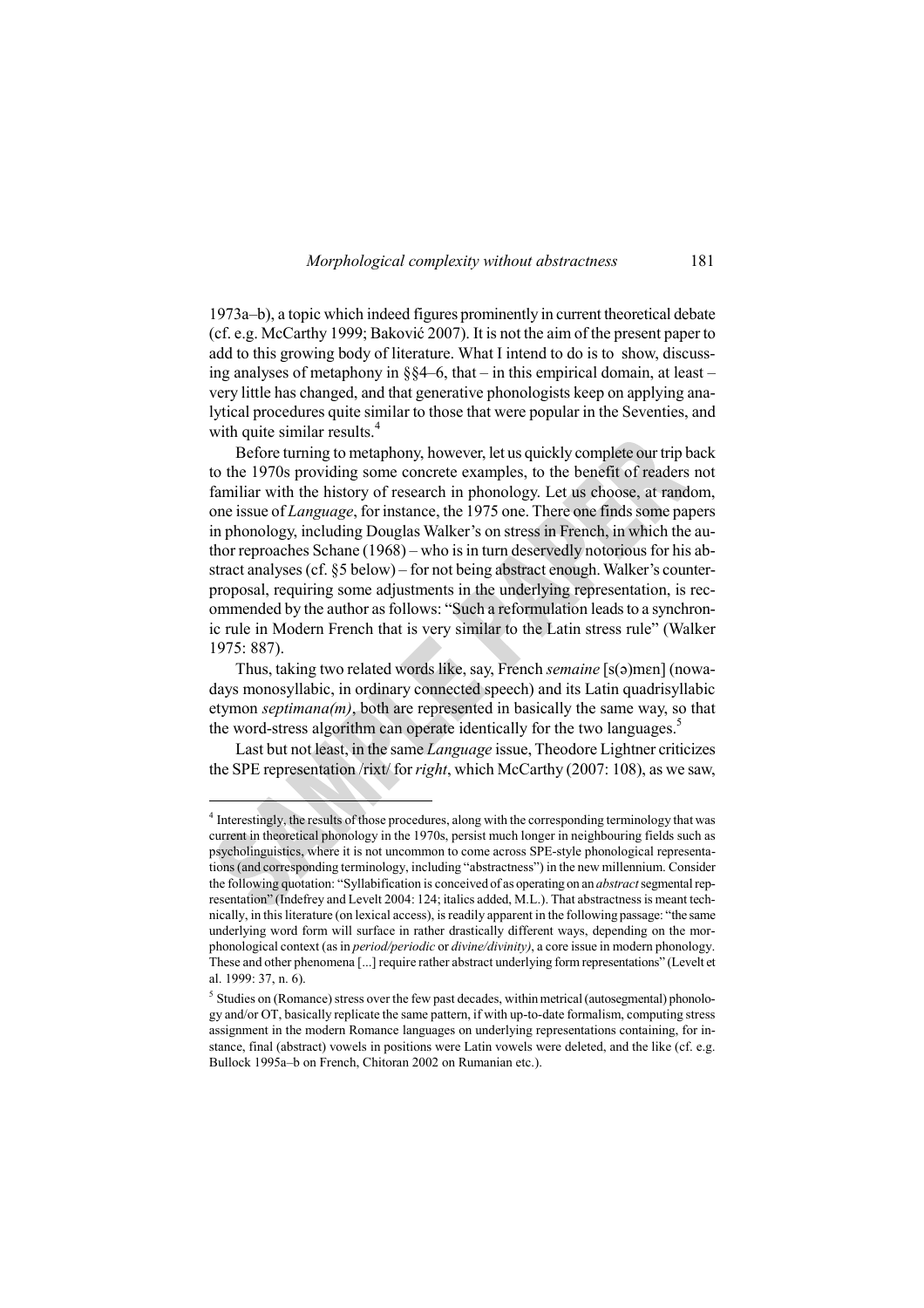dubs as "excessively abstract", claiming that it is not "reasonable", but for the opposite reason: "A more reasonable lexical representation of the root in *right(eous)* is *-reg*- with a meaning something like 'lead straight, guide, conduct'" (Lightner 1975: 621).

Lightner's analytical procedure leads straight to postulating Proto-Indoeuropean roots as part of the underlying mental representation of words in the competence of speakers of modern European languages like English.

This quick excursus into the history of (generative) phonology from Lightner to McCarthy suggests that the issues discussed in the 1970s under the label "abstractness controversy" are far from exhausted, and the reason is easy to grasp: the abstractness controversy largely coincides with the issue of the division of labour between different components of language structure.<sup>6</sup> And, to be sure, the topic is never exhausted, because the "right" division of labour is never attained. Indeed, much of the theorizing in linguistics, all along its history, revolves around this issue, under one label or other.

4. Two models for the description of metaphony: NP vs. Generative Phonology

There is another way of looking at things than that summarized in §3. Since a paper such as the present one cannot host a full-fledged treatise in linguistic historiography, I shall limit myself to illustrate this alternative view with the two quotations in (4).

- (4a) Dressler (1985: 3): "there are prototypical morphonological rules (MPRs) with fuzzy boundaries to phonological rules (PRs) and allomorphic morphological rules (AMRs)."
- (4b) Dressler (1980: 117): "In regard to internal phonological change, I claim that PRs can only deiconize (or die […])."

 $6$  One obvious aspect of this division of labour, to be addressed in what follows ( $\S 4$ ), is that between different levels of analysis (phonology vs. morphology, in our case). Another related aspect – which will however not be focused on specifically here – is that of the trade-off between (economy of) representation and computation. For instance, Scheer (2004: 379), within CVCV (Government Phonology), advocates for highly abstract underlying representations, and criticizes at the same time OT for having shifted interest away from representational questions: "Computation is king: representations are only decorative in OT".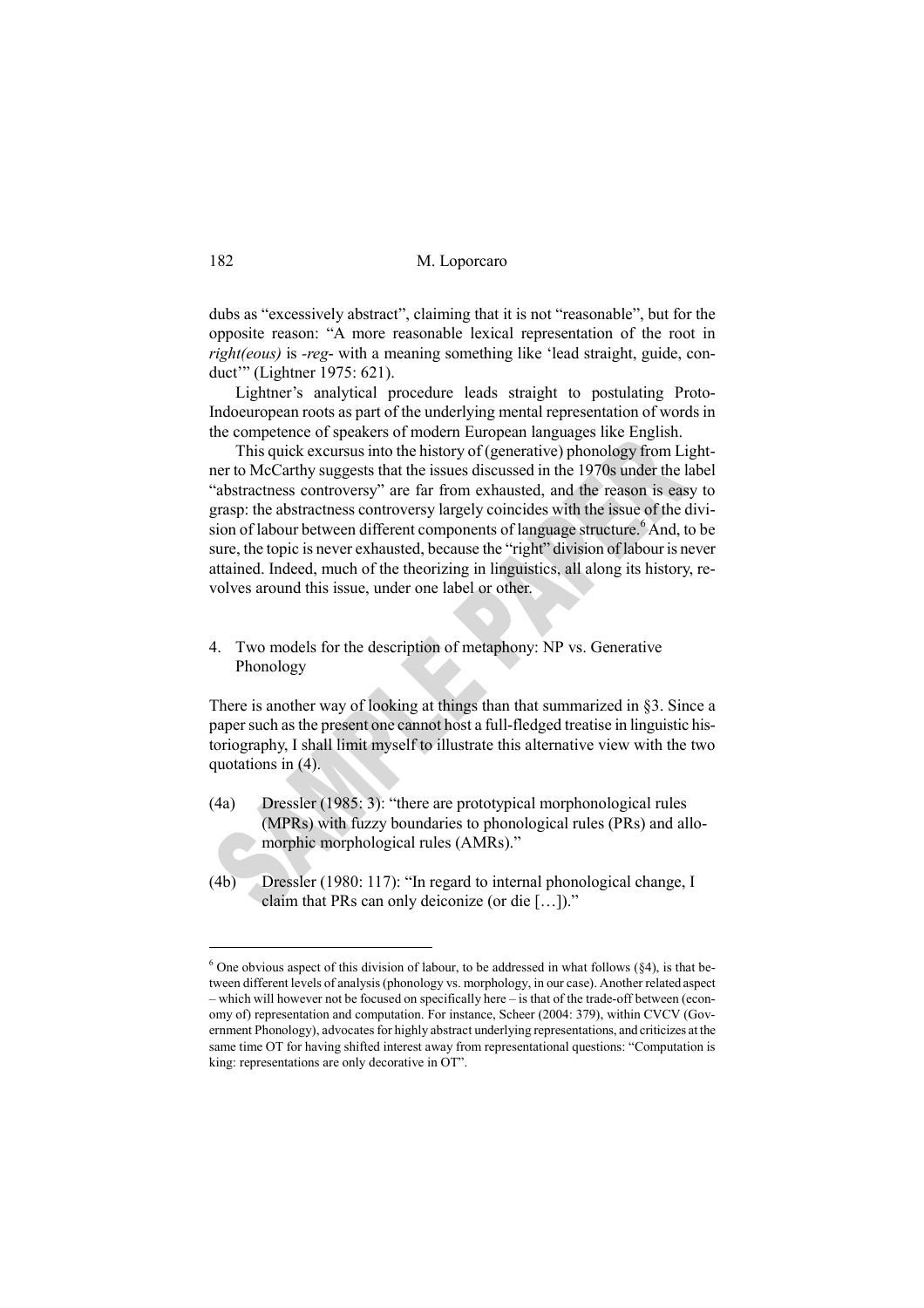In (4a), Dressler (1985: 3), elaborating on Stampe's (1969, 1979) Natural Phonology, sets up a taxonomy of rules, establishing a continuum PRs/MPRs/ AMRs. The three classes of rules are distinguished along several parameters: the two of them that are crucial for the present discussion are (a) (decreasing) phonetic transparency/motivation; and (b) the non-encoding (PRs) vs. encoding (MPRs, AMRs) of morphological meaning. In (4b), this continuum is applied to diachrony: change often takes the form of what Dressler calls the deiconization of PRs. In describing this deiconization path, he joins a well-established tradition going from Baudouin de Courtenay (1895) to Kiparsky's (1995) life cycle of PRs.

Metaphony has been studied cross-linguistically in this perspective. For instance, Dressler (1985: 127) analyzes German umlaut along these lines: in modern High German, /gast/ 'guest'  $\rightarrow$  /gestə/ pl. is an AMR, whereas before the merger of final unstressed vowels in early Middle German, the rule still had surface phonetic plausibility (causing fronting and raising of /a/ before a final high front vowel), therefore still qualifying as an MPR at that stage.

I am now going to show how the view of phonology synthesized in (4) can be applied to the description of vowel alternations arisen through metaphony in Italo-Romance.

In proposing the synchronic analysis seen above in (2) for metaphonic alternations within the verbal paradigm in dialects like Forlivese, Manzini and Savoia (2005, I: 281) compare their account with some conceivable alternatives:

> La comparsa di -*i*- alla 2ps è trattata nella letteratura storicodescrittiva come il risultato della metafonia provocata da un'antica -*i* finale; lo stesso trattamento può essere ripreso in termini sincronici all'interno di un quadro generativista del tipo Chomsky e Halle 1968. Rimane il fatto che all'interno del modello da noi proposto siamo in grad[o] di rendere conto del fenomeno senza postulare l'elemento astratto finale -*i*.

> [Occurrence of -*i*- in the 2ps [in *avdífta*] is treated in the historicaldescriptive literature as the result of metaphony induced by a former final -*i*; the same treatment can be recast in synchronic terms in a generative framework *à la* Chomsky and Halle (1968). The fact remains that within our model we are in a position to account for the phenomenon without assuming the abstract final element -*i.*]

Their syllogism is made explicit in (5):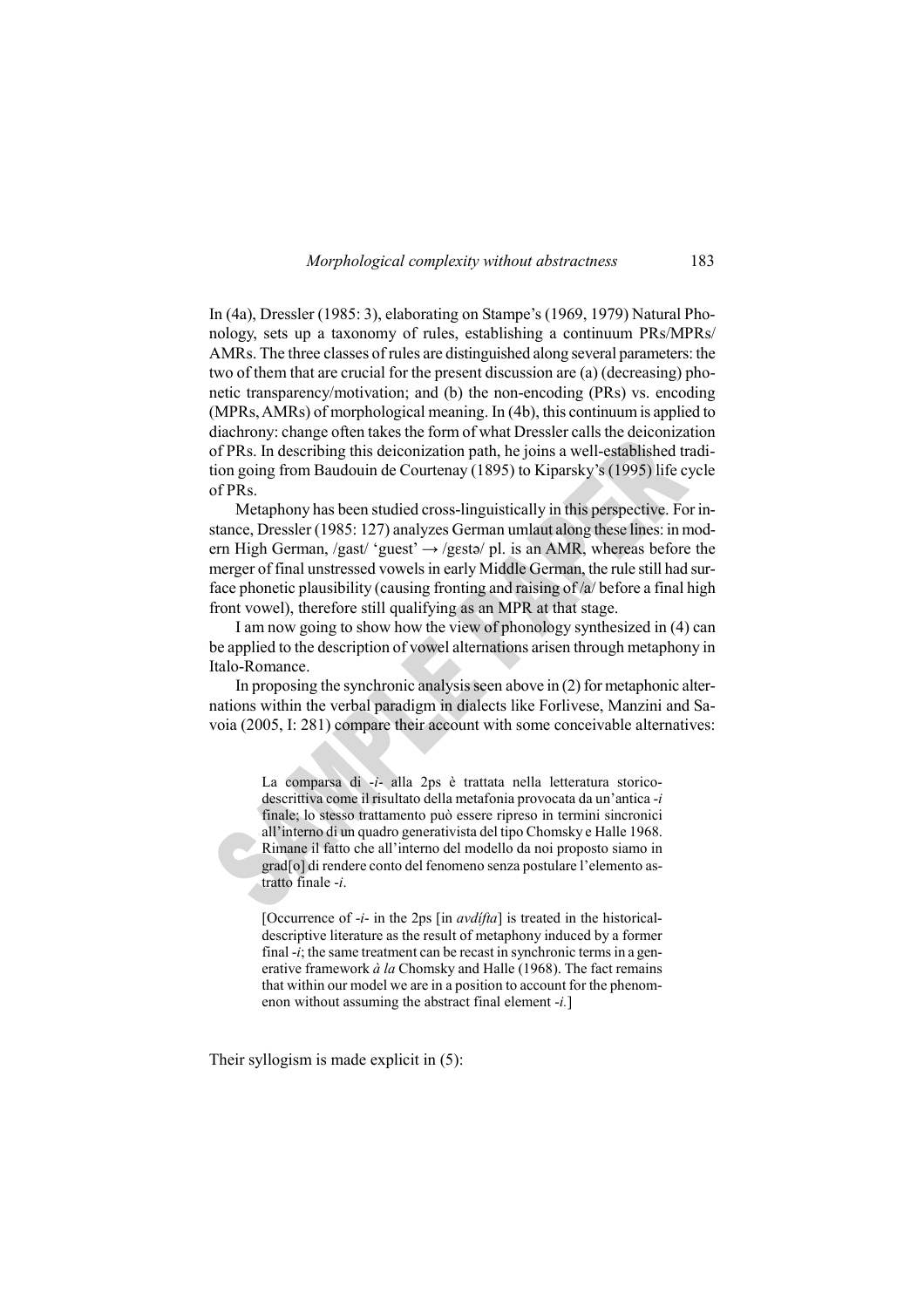| 184 | M. Loporcaro |
|-----|--------------|
|-----|--------------|

- (5a) the -*e*/*i* alternation in the theme vowel arose diachronically through metaphony, whose trigger was then deleted (opacization);
- (5b) Generative Phonology would assume this alternation is still the product of a synchronically active PR, triggered by an abstract final  $\frac{1}{\sqrt{2}}$ .
- (5c) since (5b) would imply an abstract analysis, the synchronic solution in (2) is preferable.

M&S are surely right in claiming (cf. (5b)) that a phonological account *à la* SPE would postulate an abstract vowel as a trigger for metaphony. In fact, there are many such analyses, from the SPE-era up to OT: e.g. Saltarelli (1968), Calabrese (1984–85, 1998), Sluyters (1988), Kaze (1991), Bolognesi (1998: 20–21), Frigeni (2003), Walker (2005), etc. All of those authors do indeed treat metaphony in Italo-Romance dialects as a synchronic PR (or its OT equivalent, cf. (22) below), independently of the degree of opacization the rule has undergone in this or that variety. Take for instance Calabrese's (1984–85) analysis of metaphony in the northern Salentino dialect of Francavilla Fontana. The relevant data are summarized in  $(6)$ .

| (6) |          | (a) Northern Salentino |          | (b) Proto-Romance    | Latin                                 | Gloss             |
|-----|----------|------------------------|----------|----------------------|---------------------------------------|-------------------|
|     | М        |                        | М        |                      |                                       |                   |
| SG  | 'fridd-u | 'fredd-a               | fredd-u  |                      | $\text{fredd-a} \leq \text{frigidum}$ | cold' <sub></sub> |
| PI. | 'fridd-i | <sup>1</sup> fredd-i   | 'fredd-i | <sup>'</sup> fredd-e | etc.                                  |                   |

Two changes are responsible for the evolution of the Proto-Romance forms (6b) into their modern outcomes (6a): first, metaphony raised the stressed vowel before final high vowels, then final unstressed mid vowels rose in turn, so that fpl ['fredd-e] became ['fredd-i], whose ending is non-distinct from that of the mpl ['fridd-i], which has undergone metaphony unlike the fpl.

Calabrese's analysis treats both changes as synchronic rules. In (7), I reproduce only the formalization of metaphony, represented as a (synchronic) spreading of the feature [+high].

 $7$  For most of the examples discussed throughout the paper, I adopt a simplified glossing procedure: more detailed Leipzig-style glosses are provided only where necessary (cf. (11), as well as §6).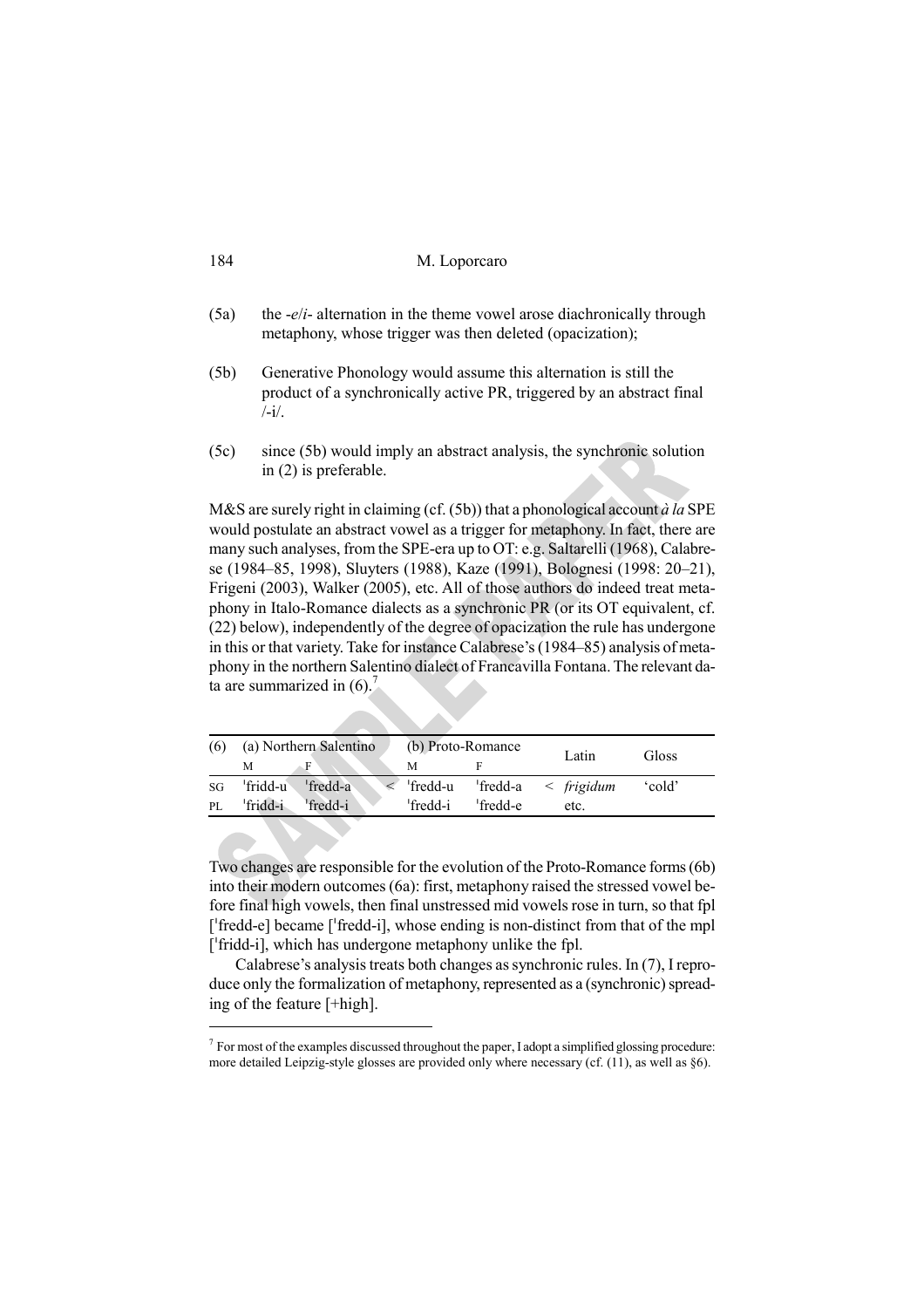



For both changes (metaphony and final vowel raising), there is no synchronic evidence, apart from the alternation itself.

An alternative NP account of Northern Salentino metaphony along the lines synthesized in (4) would take it to be an MPR, rather than a PR. The rule has phonemes as both input and output, since /i/ vs. /e/ contrast elsewhere in the language: e.g.  $\lceil \text{veu} \rceil$  'drink.1sg' vs.  $\lceil \text{veu} \rceil$  'alive.msg',  $\lceil \text{te} \rceil$  'what' vs.  $\lceil \text{te} \rceil$ 'who' (Ribezzo 1912: 26, 26, 75). Besides, there is evidence that the rule, which surely arose at first as an assimilation PR of the sort formalized in (7), is nowadays to be conceived as an inverted MPR, in order to account for paradigms like that in (6). Compare for instance what happened in the case of Spanish monophthongization ( $ue \rightarrow o$ ,  $ie \rightarrow e$ ), which Dressler (1985: 125) takes to be the morphonologized successor of an original PR of diphthongization:

> The inverted MPR  $ue \rightarrow o$  (*afruento*, *afrontar*) can be classified as a MPR because monophthongization in unstressed position is still a remnant of phonologicalness.

The sound change responsible for the alternation originally turned Proto-Romance stressed /ɔ/ into a diphthong. However, within paradigms such as *afruento*, *afrontar* 'I/to face' the most basic alternant (the 1st/3rd singular form) has the diphthong, and the monophthong occurring in other forms of the paradigm is derived via an MPR (cf. also e.g. *bueno* 'good.MSG' → *bondad* 'goodness'). Likewise, within an adjectival paradigm such as the Northern Salentino one in (6), the most basic alternant is the msg, which has a stressed high vowel: [ˈfridd-u]. This has a diachronic explanation, since the productive adjective inflection class exemplified in (6) stems from Latin first class (*frigidus, -a, -um*), and the masculine (case) forms which survived into Proto-Romance (6b), i.e. *frigidum* for the singular and *frigidi* for the plural, all had a final high vowel.

Here too, like for Spanish  $ue \rightarrow o$ , the rule is not completely morphologized though, since lowering to /e/ occurs in the derivation of the feminine stem, whose basic form (the singular) has a final low vowel: ['fredd-a]. The feminine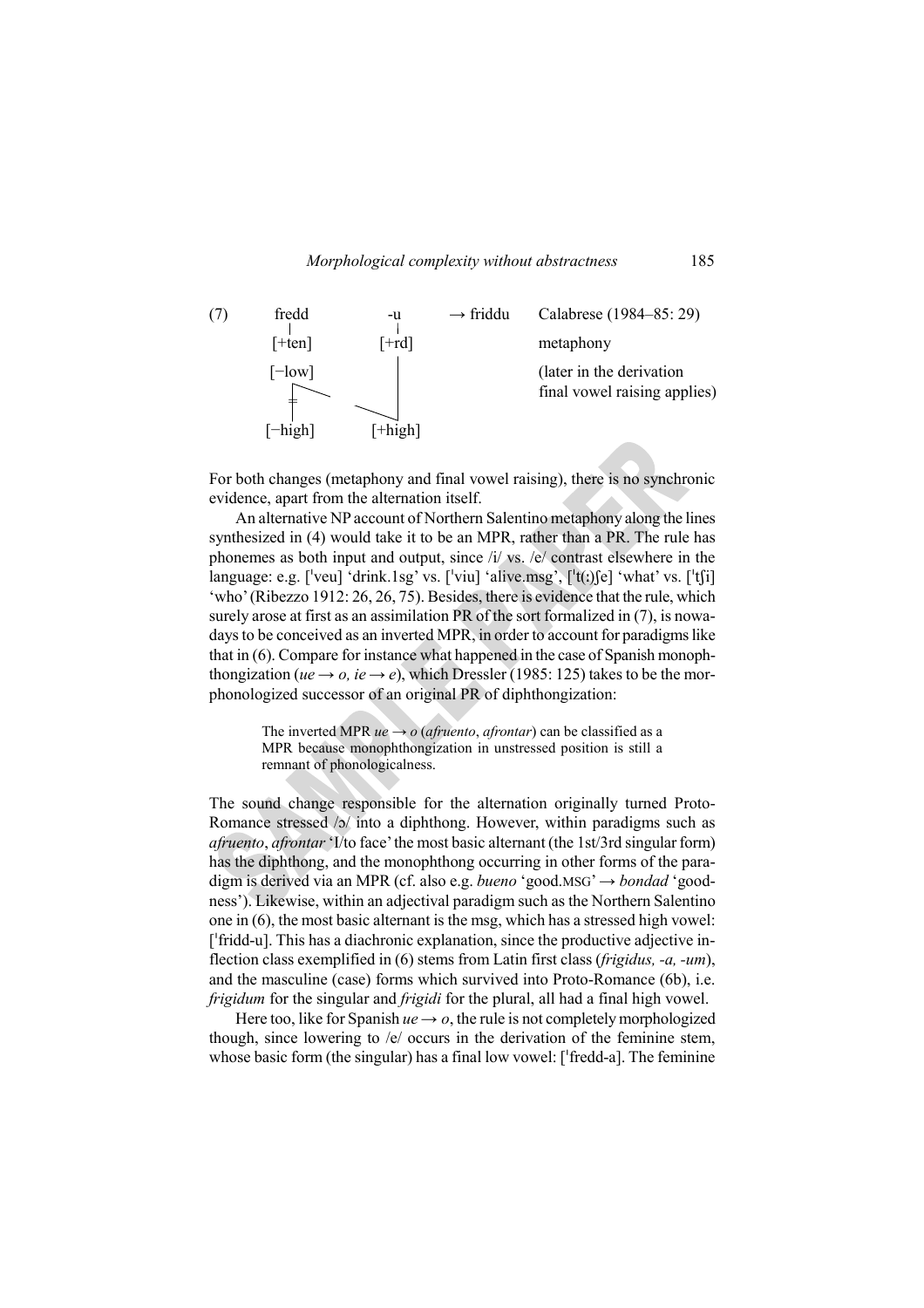stem is then carried over to the fpl, whose ending has become phonologically non-distinct from the mpl because of raising ([ˈfredd-i]). This cannot be effectively modelled synchronically by referring to (nowadays non-existing) phonological contrasts, but is easily done through morphonological specification within an MPR  $(i) \rightarrow e'$  in the feminine stem).<sup>8</sup>

5. Back to Forlivese metaphony

Let us now apply to Forlivese metaphony this kind of analysis. This implies a careful distinction between synchronically active PRs and diachronic sound change, possibly reflected synchronically as MPRs/AMRs. First of all, let me spend a word on the data, which I collected during a fieldwork session in Forlì, and slightly differ from those recorded by M&S (cf. (1) above). As for the nonmetaphonic alternants occurring in the 1sg, 3sg and 3pl forms of the imperfect paradigm, all my informants unanimously judged them as phonologically identical  $((av'deva')<sup>10</sup>)$  with surface differences arising from the application of lowlevel processes such as the deletion of initial /a/ after a preceding vowel, as shown in the examples in  $(8)$ :<sup>11</sup>

- $(8a)$  <sup>'</sup>me a v<sup>†</sup>deːva <sup>†</sup>tɐ̃nta <sup>†</sup>zeːte 'I saw many people.'
- $(8b)$  <sup>'</sup>me a n la v<sup>'</sup>deːva 'I did not see her.'

<sup>&</sup>lt;sup>8</sup> One anonymous referee remarks: "Here it seems that the argument is not against abstractness per se, but rather against a phonological analysis of a morpho(phono)logical phenomenon." Actually, my argument is against both, since the two are inextricably related. As I explained concluding §4, the abstractness controversy largely reduces to an issue of division of labour. Clearly, the choice to represent English *decision* as /decīd + ion/, and to assume a PR accounting for the different realization of the stressed vowel in this derived noun with respect to its verbal base *decide*, is a choice for a phonological analysis of this alternation (a wrong choice, by the way, according to many: e.g. Ohala 1986: 6) over conceivable alternative analyses which account for the morphological (and semantic) relationship between the two at some other descriptive level than phonology proper.

<sup>&</sup>lt;sup>9</sup> I worked there with six informants, aged between 25 and 70, on September 17, 2008.

<sup>&</sup>lt;sup>10</sup> This identity comes as no surprise, if the Forlivese paradigm is placed in the broader historical and geographical perspective it belongs in. In the imperfect indicative, 1sg and 3sg became homophonous from the outset, as soon as final consonants were deleted:  $vid\bar{e}ba(m) = vid\bar{e}ba(t)$ . Furthermore, 3pl – in this case *videba(nt)* – has been generally neutralized with 3sg in all dialects of Romagna (cf. e.g. Loporcaro 2009: 108).

<sup>&</sup>lt;sup>11</sup> This probably explains M&S's transcription of the 1sg  $[(a)v^{\dagger}$ de:va] without the initial vowel.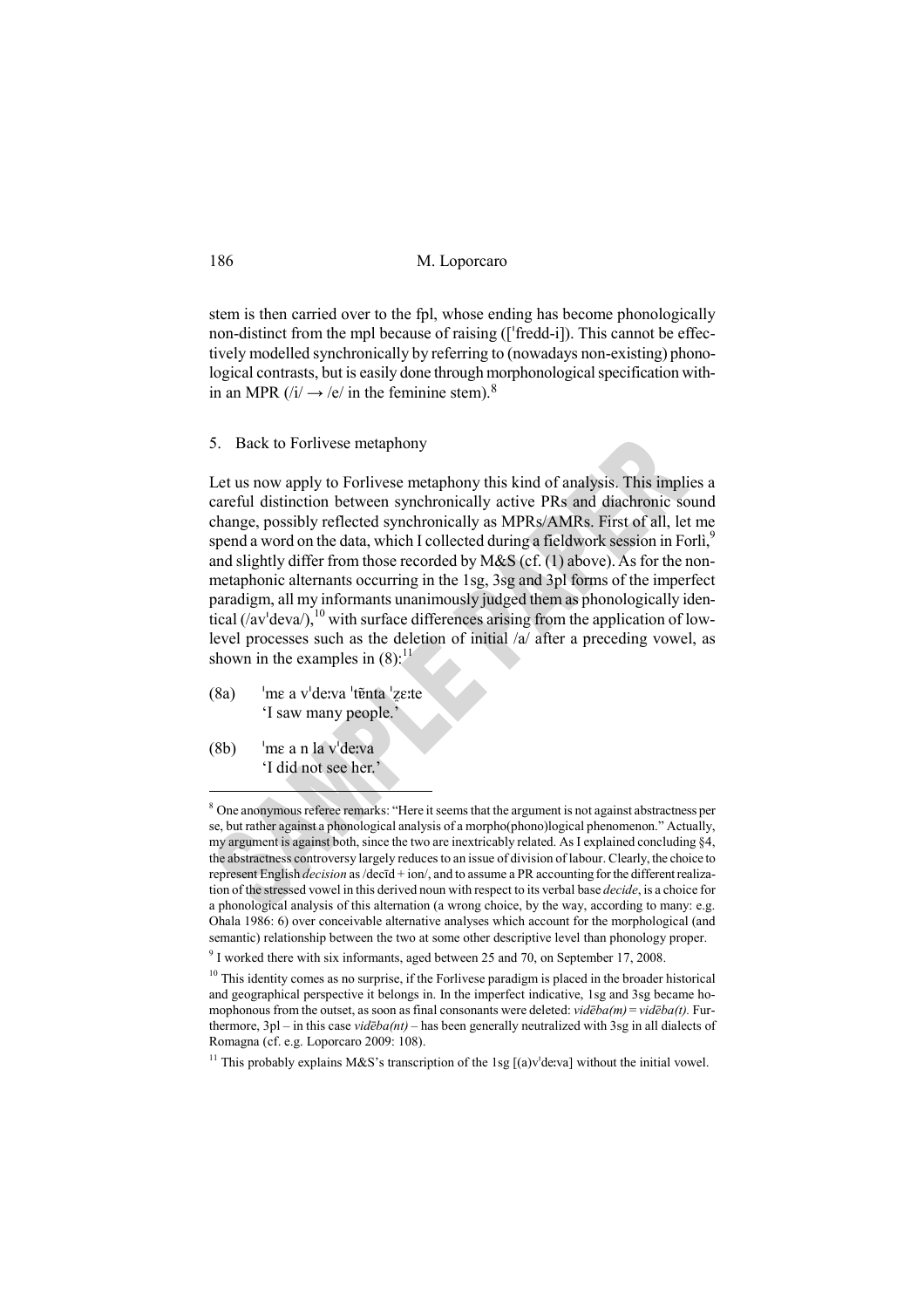$(8c)$  <sup>'</sup>me a n e v<sup>'</sup>deːva 'I did not see him.'

 $\overline{a}$ 

 $(8d)$  <sup>'</sup>loː i v<sup>'</sup>deːva <sup>'</sup>bɛ̃ː 'They saw/could see well.'<sup>12</sup>

Abstracting away from those low-level differences, one sees that the stressed vowel of the non-metaphonic alternant [avˈdeːva] contrasts with the stressed vowel which has been raised by metaphony in 2nd person forms. Here too, my data diverge somewhat from M&S's, as I recorded variation between [avˈdiːva] and [avˈdiːfta], whereas only the latter occurs in M&S's paradigm in (1). My informants do judge [avˈdiːfta] as grammatical, if sometimes adding the comment [u z 'dʒeːva] 'it used to be said (earlier)', the first answer always being [av $\frac{13}{3}$ ]. This might suggest that M&S recorded a more conservative form.<sup>13</sup> Some speakers also say <sup>['te</sup> t ay'de:va] 'you.SG saw', which is clearly a later innovation that does away with the morphonological alternation arisen via metaphony. The last divergence beween my data an M&S's concerns the 2pl, for which \*[a 'vdiːvja] was consistently judged as ungrammatical by all my informants, who say  $[a^{\dagger}$ vdiːva/a $^{\dagger}$ vdiːfta] instead, like in the 2sg.<sup>14</sup> In sum, the paradigm which results from the above is given in (9).

Thus, in comparison with M&S's description in (1), the data in (9) for the 2sg provide the supplementary information that [avˈdiːfta] is in variation with [avˈdiːva]. As for the analysis of [avˈdiːfta], Manzini and Savoia (2005, I: 281) are surely right in claiming – as seen in (5b) above – that a phonological account of this form within Generative Phonology would assume an abstract final /-i/. However, their conclusion that a "morphological" synchronic account such

<sup>&</sup>lt;sup>12</sup> In the 3pl, M&S do not record (in (1)) *a*-deletion, which my informants apply. In general, postvocalic deletion of this initial  $/a$  is a remnant of its original status as a prosthetic vowel (cf. Sampson 2010: ch. 6). Note however that, synchronically, these verb forms do begin with an underlying /a/, not with a consonant cluster, although this originally prosthetic initial vowel has a somewhat special status. This is seen in the selection of the 3msg subject clitic form: before 3sg /avˈdeːva/, one may find either the prevocalic allomorph /l/ ([ˈlo l avˈdeːva] 'he saw', with the same subject clitic form as in [ke  $\cdot$ muːr l  $\cdot$ e  $\cdot$ tf $\cdot$ s $\cdot$ ]  $\cdot$ that wall is thick') or the preconsonantal allomorph /e/ ([ˈlo e vˈdeːva], like [ˈlo e maˈɲeːva/kanˈteːva] 'he ate/sang'). As for the 3rd plural, a similar variation could obtain between [ˈloː j avˈdeːva], recorded by M&S, and [ˈloː i vˈdeːva] (my own fieldnotes).

<sup>&</sup>lt;sup>13</sup> Their data stem from fieldwork with one informant (M&S I: xviii). While their project was started in 1997, no information is available as to when Forlivese data were collected.

<sup>&</sup>lt;sup>14</sup> Here, the -[ta] form is an innovation, which spread to this cell of the paradigm from the 2sg: cf. (10g).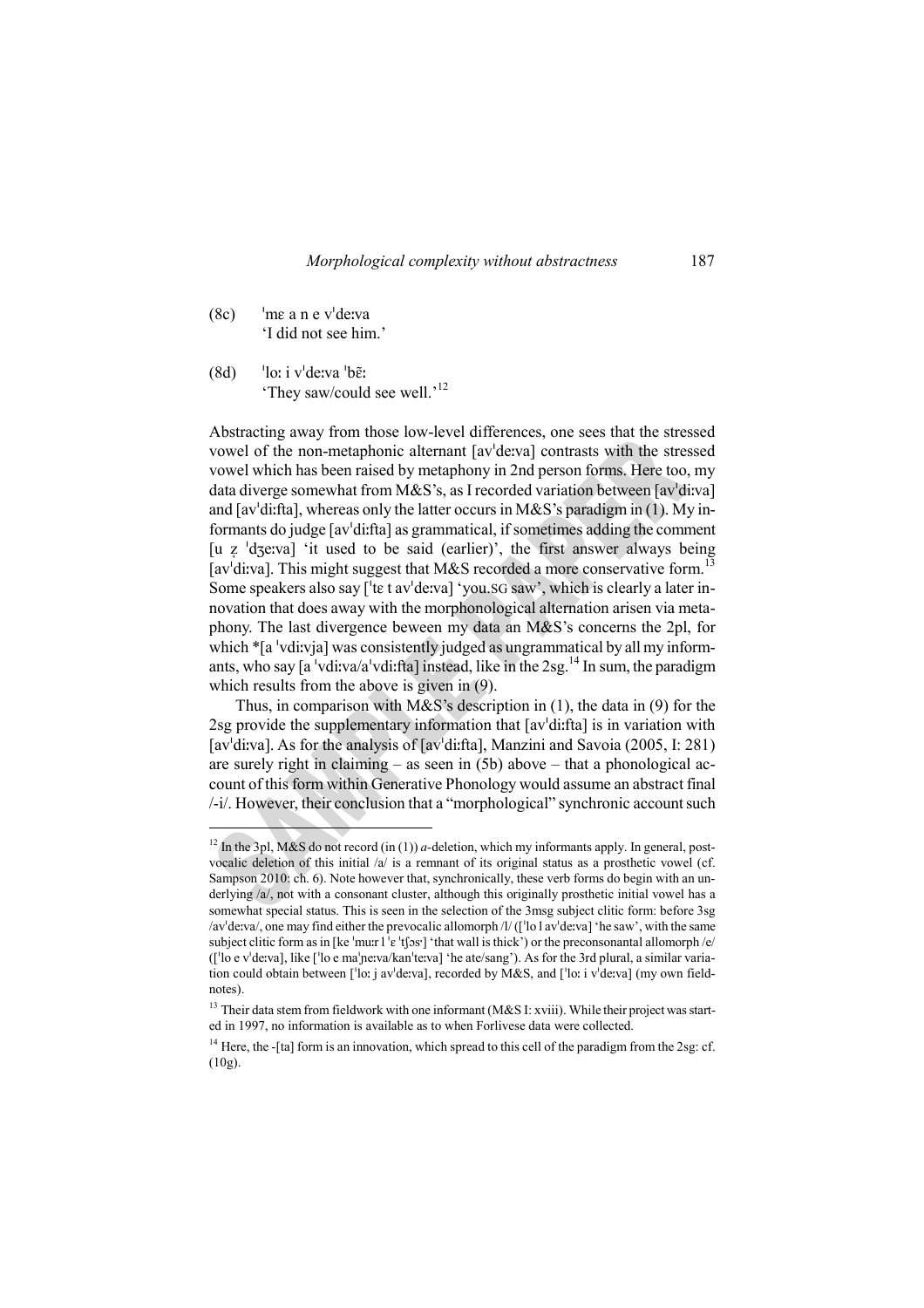(9) Imperfect indicative (Romagnolo dialect of Forlì; my data)

|                 |             | Person Pronoun Subj. clitic Verb |                          | Standard Italian<br>vedere 'to see' |
|-----------------|-------------|----------------------------------|--------------------------|-------------------------------------|
| 1 sg            | 'nε         | a                                | (a)v <sup>'</sup> deva   | vedéva $(-o)$                       |
| 2sg             | 'tε         |                                  | av'di:va/av'di:fta       | vedévi                              |
| 3 <sub>sg</sub> | 'lo         |                                  | av <sup>'</sup> de:va    | vedéva                              |
| $1$ pl          | 'no         | a                                | $(a)v1$ dema             | vedevámo                            |
| $2$ pl          | vu'i:ter    | a                                | $(a)v1divva/(a)v1divfta$ | vedeváte                            |
| $3$ pl          | $\cdot$ lo: |                                  | (a)v <sup>i</sup> de:va  | vedévano                            |
|                 |             |                                  |                          |                                     |

as theirs in (2) is the only viable alternative, does not actually follow. To see this, we have to discern synchrony and diachrony.

Diachronically, the steps in (10) can be reconstructed (where only relevant changes are listed underneath, between each two adjacent steps).

(10) (a) Latin *vidē-ba-s* >

```
(b) *ve'devi >(c) *ve\text{d}i.vi >
(d) *ve\text{div} >(e) *av'div >analogy (f) *av'di:va (>)
                    (g) Forlivese avˈdiːfta
            metaphony
             apocope
    syncope and prosthesis
             analogy
          agglutination
```
The context of metaphony, triggered by final -*i* in this dialect, was destroyed by apocope, as all non-low final unstressed vowels were deleted like in most Northern Italian dialects. In a further step, the 2sg form was reshaped due to analogical pressure from the remaining singular persons in the imperfect, where final -*a* was inherited as part of the exponent of imperfect tense (Lat. *videbam/* -*at* > [avˈdeːva]). This analogical change is symmetric to the one that took place in (Tuscan-based) standard Italian, in the imperfect, where the original 1sg *vedeva*, homophonous with the 3sg, was replaced by *vedevo*: in Italian, uniform signalization of person (like in the present indicative *canto/canta* 'sing.1sg/3sg') prevailed over uniform signalization of tense marking in shaping the imperfect paradigm. The opposite happened for affixal person marking in Forlivese through the change  $(10e)$  >  $(10f)$ .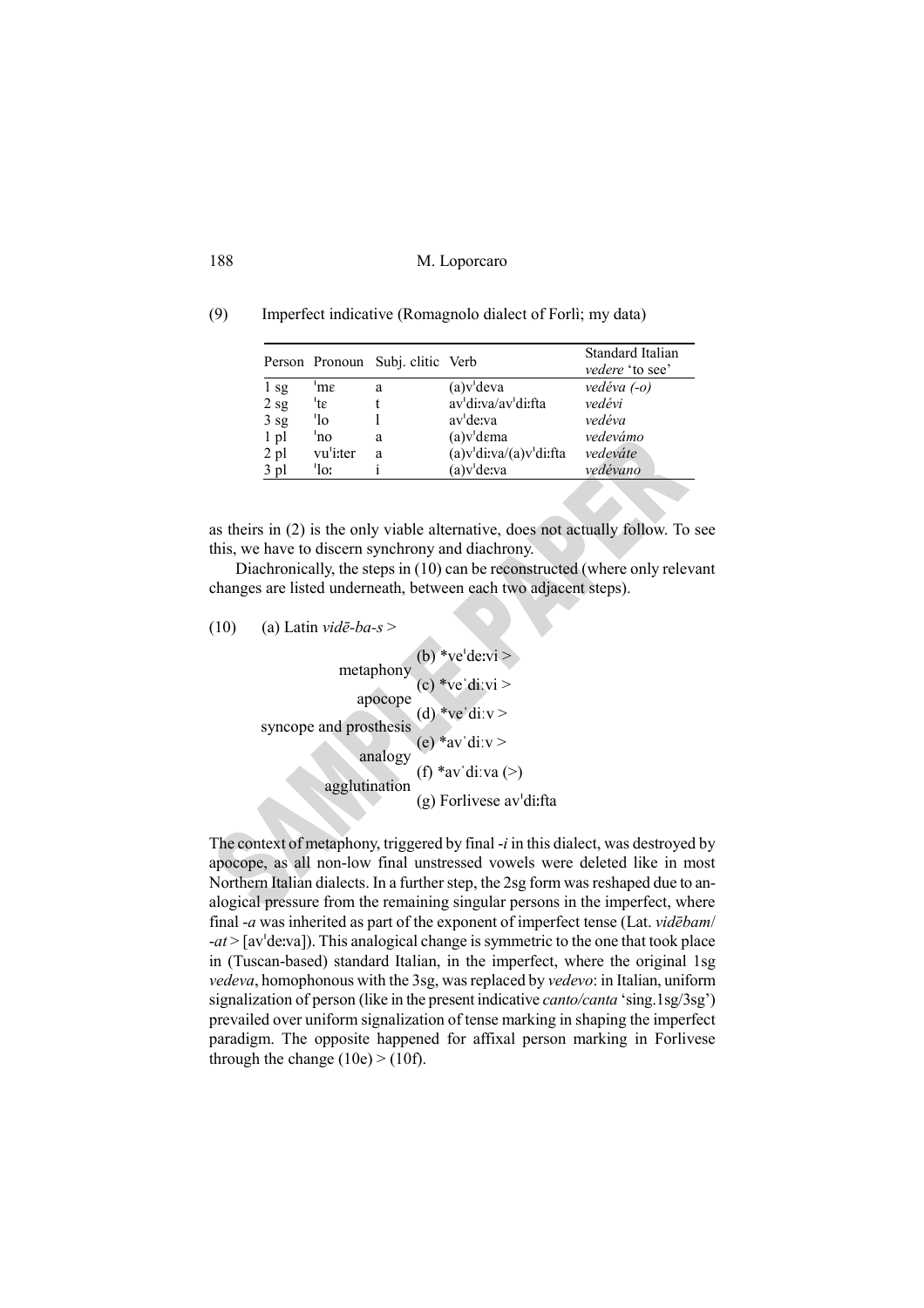Note that the 2nd person singular in (10f) is still signalled unambiguously by vowel alternation (/i/ contrasting with /e/ in the 1sg/3sg). In spite of this, a further change intervened to mark the person contrast also affixally, when a pronominal 2nd person form /t/ identical with the subject clitic was agglutinated, providing a new ending (a fairly common change in Northern Italo-Romance). $15$ 

Projecting all the changes in (10) into synchronic derivation would be necessary, in order to let metaphony appear as a PR in present-day Forlivese. Once this alternative *à la* SPE is discarded, however, it is still questionable that we have to assume M&S's synchronic analysis. As shown in (2), they assume that the lexical morpheme (realized as the allomorph /avd-/) is followed by three separate morphs, two of which encode person features. This is made explicit using Leipzig-style glosses in (11a).

| (11) | $(a)$ avd- $i$ :-f-ta<br>$see-2SG-IMPF-2SG$                          | $(b)$ avd-'i:f-ta<br>'see-IMPF-2SG'          |
|------|----------------------------------------------------------------------|----------------------------------------------|
|      | $(c)$ avd- $'$ i:fta<br>$\degree$ see-IMPF $\degree$ SG <sup>2</sup> | $(d)$ ved- $'ev-i-ta$<br>$see$ -IMPF-2SG-2SG |

They are forced to do so, since their view of morphology, like Distributed Morphology, is of the lexical-realizational type in Stump's (2001: 2–3) terms. In other words, they follow a strictly item-and-arrangement analytical procedure, and their model does not provide for multiple exponence. Under different views of morphology, alternative analyses are available, as shown in (11b–c). On analysis (11b), the person ending is -/ta/, whereas -/iːf/- (alternating with -/eːv/ in other persons) is the tense-mood marker.<sup>16</sup> Alternatively (11c), one might want to analyze *-*/iːfta/ as a portmanteau ending encoding TAM and person feature values at the same time. Both under (11b) and (11c), the relation between  $2sg$  -/iːf(ta)/ and  $1sg/3sg/3pl$  -/eːv(a)/ would be accounted for by means of an AMR, since after final -*i* deletion ((11d)), the rule (an MPR up to that point) lost phonetic plausibility.

<sup>&</sup>lt;sup>15</sup> Agglutination of subject clitics to provide new verb inflections recurs in many dialects of Northern Italy. In particular, 2sg /t/ became part of the verb ending in all moods and tenses (except the imperative) in Lombard: cf. Rohlfs (1966–69, II: 248).

<sup>&</sup>lt;sup>16</sup> While the [e/i] alternation, as we saw, is due to metaphony,  $[v] \rightarrow [f]$  devoicing is a lower-level assimilatory process.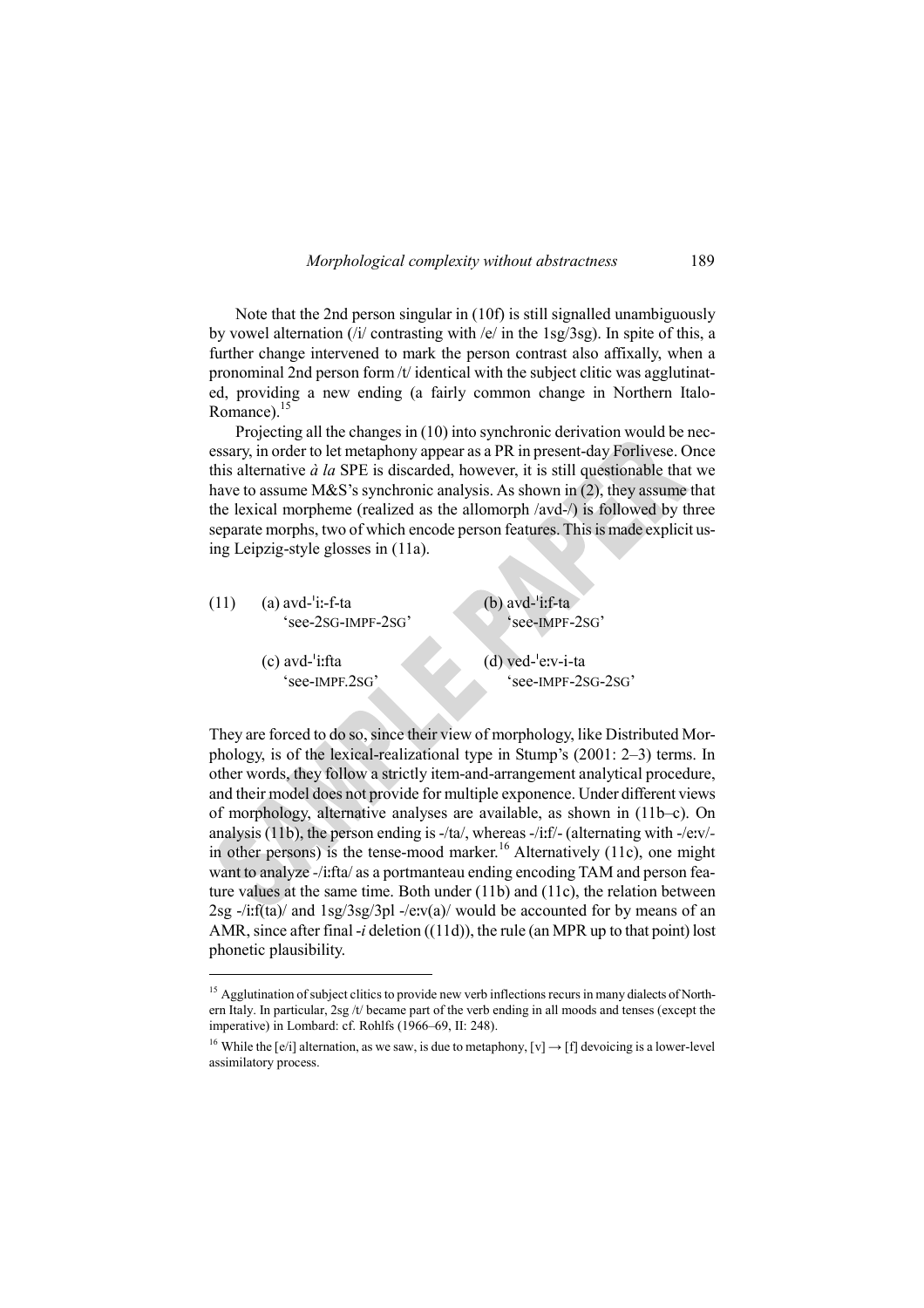Assuming a synchronic PR of metaphony, on the other hand, would create a monster, not only synchronically, but also diachronically – a problem which is not encountered in current analyses of metaphony such as Calabrese's on Salentino (discussed in §4), whose empirical scope is usually limited to straightforward cases like the one illustrated in  $(6)$ – $(7)$ , where the only cost of assuming a synchronic PR is that synchronic derivation recapitulates diachrony. In Forlivese, on the other hand, a similar assumption would force one to set up the underlying representation in (11d). The problems this representation would face are even more serious than those familiar from the literature, as exemplified by notorious cases of exceeding abstractness like SPE's /rixt/ for *right* (cf. §3 above) or like Schane's (1968) underlying representations for French. The latter are exemplified in  $(12)$  with strong and weak PtPs.<sup>17</sup>

(12) *fait*  $|faz+to\#|$   $\neq faite$   $|faz+t+a\#|$  'done.MSG $\neq$ .FSG' (strong PtP)  $fini$   $|fIn+I+to\#$   $\neq$  *finie*  $|fIn+I+t+a\#|$  'finished.MSG $\neq$ .FSG' (weak PtP)

Under Schane's representational assumptions, PtP inflections in modern French still contain underlyingly a final vowel in the feminine and a final -*s* in the plural. In other words, underlyingly, all inherited inflectional morphology is still there, in its canonical affixal form, in spite of the fact that this affixal material was eroded by sound change several centuries ago.<sup>18</sup> Schane's (and SPE's) underlying representations were criticized for projecting (even fairly remote) sound changes into synchronic phonological derivations.<sup>19</sup> In the case of For-

<sup>&</sup>lt;sup>17</sup> One anonymous referee objects here to my mentioning Schane (1968), observing that "it seems a little unfair to ignore 40 years of theoretical development and to provide as an example of exceeding abstractness an analysis that nobody would ever think of bringing back". As I argue in fn. 4 above (cf. also Loporcaro 2011: 86–87), the same kind of underlying representations proposed for modern French 40 years ago by Schane or Walker (in particular, representations containing unstressed vowels which were deleted many centuries ago) still are assumed as input to the algorithm for stress assignment in current generative research on French phonology.

 $18$  Representations like those in (12) are assumed by Schane (1968) in compliance with the basic tenet of classical generative phonology according to which every morpheme must have a single phonologically invariant representation (see e.g. Linell 1979: ch. 12 for a discussion of that tenet). The derivation of (masculine singular) PtPs and the representation of feminine adjectives (not PtPs) is addressed in Schane (1968:105–112 and 142, n. 36).

<sup>&</sup>lt;sup>19</sup> Considering the interplay of phonology with other components, an additional problem for the representations in (12) is that they destroy the contrast between strong and weak PtPs: (a subset of) the former still display gender agreement, whereas in weak PtPs agreement never occurs at the surface. The representations in (12) force one to assume that the child comes to master a rule of PtP agreement in contexts such as, say, *la chanson, je l'ai chantée* 'the song(F), I've sung it.F' which,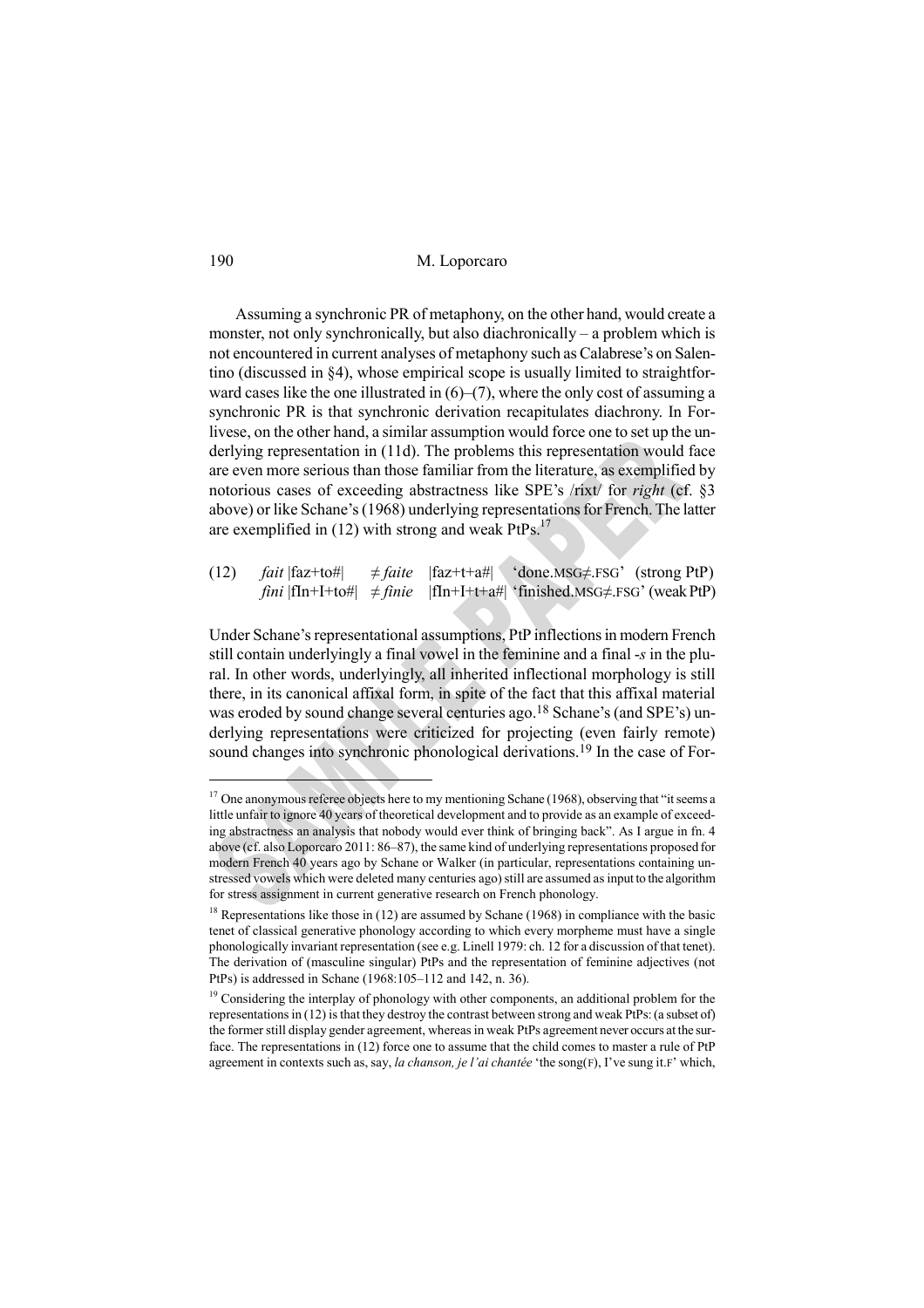livese [avdˈiːfta], however, the problems an abstract analysis has to face are more acute, as the underlying structure one would have to come up with would be that in (11d): as a trigger for metaphony, final -*i* is needed, that was originally the exponent of 2nd person inflection (as shown in (10b)). But on the other hand one cannot possibly get rid of underlying -/ta/, the new exponent of 2nd person inflection, which was agglutinated to replace original *-i* long after the latter was swept away by sound change. As a consequence, the underlying representation needed to let Forlivese metaphony appear as a synchronic PR has to contain at the same time both *-i* and *-ta,* which never co-occurred at any stage. In other words, underlying /ved-ˈeːv-i-ta/ (11d) – unlike, say, /rīxt/ for English *right* or /fIn+I+t+a/ for French *finie* – is not "just" a synchronic monster arising from the misrepresentation of diachronic changes as synchronic PRs. It also is a diachronic chimera, which actually never existed. $20$ 

## 6. Metaphony in Castrovillarese (N. Calabria): a case of non-morphologyfree syntax

The analysis of Forlivese metaphony in the imperfect verb paradigm provides opportune evidence from morphological complexity arisen through diachronic change, which helps to dispel the widespread misconception that the choice between alternative synchronic analyses (with and without metaphony as a PR in systems like this) may be just a matter of taste – because, so to speak, some like it abstract. In the present paragraph, one more case of metaphonic alternation will be discussed, which shows that pretending that metaphony still is a PR synchronically – with the implications of such an abstract analysis for underlying

apart from orthography, do not provide any surface cues for such an agreement. More generally, another problem with those representations is that they create the illusion of an (underlying) agglutinative morphology for a language which is indeed (weekly) inflectional.

 $20$  Here, one anonymous referee "do[es] not see the force of this argument" since "there is no requirement that URs must mirror historically attested surface forms (even if they often do)." Actually, a considerable bulk of literature by opponents of Generative Phonology has shown that for underlying representations to recapitulate sound change is a built-in necessity of that model, given the basic assumption that morphemes be phonological invariants (cf. e.g. Linell 1979: ch. 12). This forces one to take a shared diachronic predecessor of related forms which have come to diverge via sound change (say, /decīd(-)/ for both *decide* and *decision*) and declare it as their common underlying form. Anyway, M&S themselves (in the quotation in §4 above) tell us that a phonological treatment of Forlivese alternations would have to replicate sound change (see (5b)): this is not presented as one among several options, but rather as *the* obvious procedure (for generative phonologists).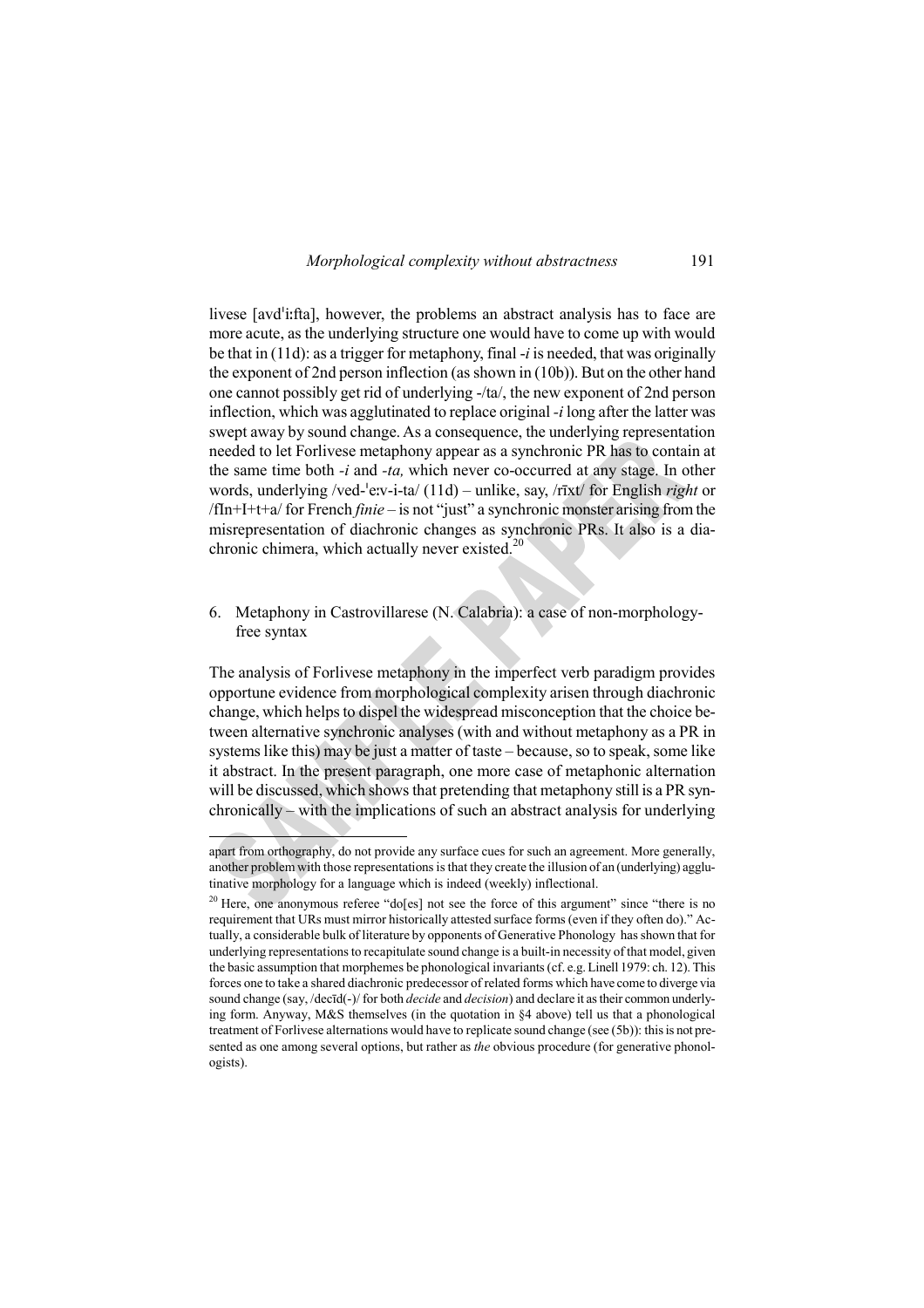| M. Loporcaro |
|--------------|
|              |

representation – may generate monsters with consequences which go far beyond phonology and affect the analysis of morphological and syntactic structure too.

The example concerns a dialect which differs from Forlivese and is like Salentino (6) as for the degree of opacization that metaphony has undergone due to the application of later changes. Like in Northern Salentino, also in the Northern Calabrese variety of Castrovillari (cf. Pace 1993–94: 95–97, 136–149) metaphony was rendered opaque by later raising of final unstressed mid vowels: (In (13) some other changes, immaterial to the present argument, are disregarded.)

| (13)       | (a) Latin                                       | (b)                               |      |            | (c) Castrovillarese |
|------------|-------------------------------------------------|-----------------------------------|------|------------|---------------------|
| <b>MSG</b> | $k$ <sub>-t</sub> - $u$ ( <sup><i>m</i></sup> ) | kwott-<br>>                       | $-u$ | kutt-<br>> | -0                  |
| <b>MPL</b> | kək-t-i                                         | kwott-                            | $-i$ | kutt-      | $-I$                |
| <b>FPL</b> | $k$ $\triangleright$ k-t-e                      | $k$ $\mathcal{I}$ t $\mathcal{I}$ | $-e$ | $k$ ott-   | $-I$                |
| FSG        | $k$ $\partial k$ -t-a                           | $k$ $\mathfrak{D}$ tt-            | $-a$ | kətt-      | $-a$                |
|            | 'cooked'                                        | metaphony                         |      | -V raising |                     |

This diachronic development is found in all word classes, whenever the appropriate phonological conditions were met. The reason why it is exemplified in (13) with a PtP is that in this dialect a very unusual change took place, affecting the application of PtP agreement (cf. Loporcaro 2010: 167–172 for more detailed discussion). The effects of this change are exemplified in (14)–(15).

| (14a) | 'rɔsa<br>$s=a$<br>REFL=have.3SG<br>Rose              |                                 |  | 'kkott-a/<br>$F\$ {cook PTP-F SG} |       | *'kkutt-v<br>$M$ cook PTP-M SG |  |
|-------|------------------------------------------------------|---------------------------------|--|-----------------------------------|-------|--------------------------------|--|
|       | mi'nestr-a<br>a<br>$soup(F)-SG$<br>DEF.F.SG          |                                 |  |                                   |       |                                |  |
|       | 'Rose has cooked the soup.'                          |                                 |  |                                   |       | lexical DO, strong PtP         |  |
| (14b) | (a<br>DEF.F.SG                                       | $mi'$ nestr-a)<br>$soup(F)-SG$  |  | 'rosa<br>Rose                     | $s=a$ | $REFI=DO3F.SG$ have 3sG        |  |
|       | $'$ kkott-a $/$<br>*'kkutt-o<br>$F\$ COOK PTP-F.SG / |                                 |  | M\cook.PTP-M.SG                   |       |                                |  |
|       |                                                      | (The soup) Rose has cooked it.' |  |                                   |       | DO clitic, strong PtP          |  |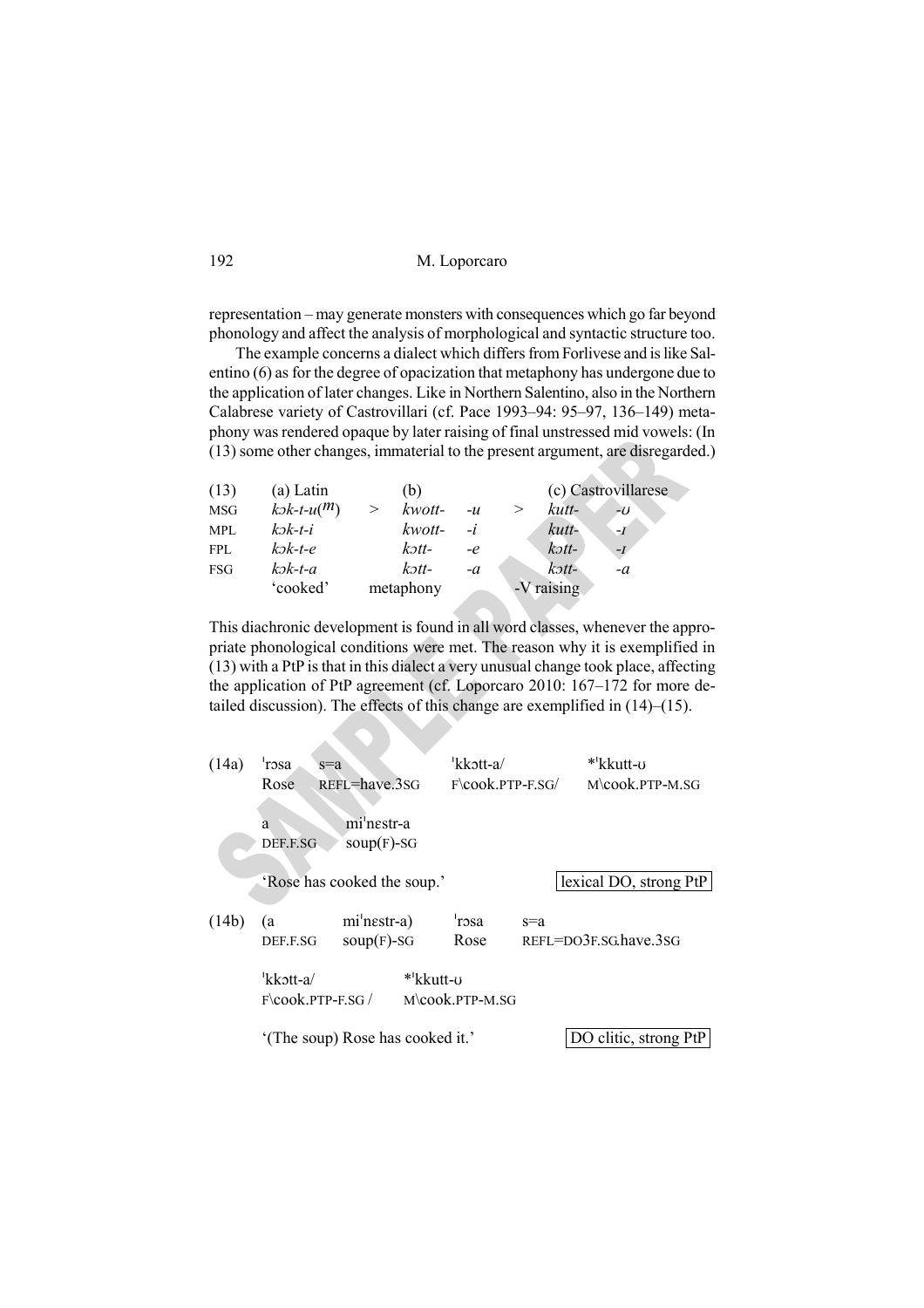| (15a) | 'rɔsa<br>Rose                     | $s=a$<br>REFL=have.3SG                  | $lla'$ vat- $u/$<br>wash:PTP-M.SG/ |       | *lla <sup>'</sup> vat-a<br>wash:PTP-E.SG |
|-------|-----------------------------------|-----------------------------------------|------------------------------------|-------|------------------------------------------|
|       | a<br>DEF.F.SG                     | kam <sup>'</sup> mis-a<br>$shirt(F)-SG$ |                                    |       |                                          |
|       |                                   | 'Rose has washed the shirt'             |                                    |       | lexical DO, weak PtP                     |
| (15b) | (a<br>DEF.F.SG                    | kam'mis-a)<br>$shirt(F)-SG$             | 'rosa<br>Rose                      | $s=a$ | REFL=DO3F.SG.have.3SG                    |
|       | $lla'$ vat-a/<br>$wash:PTP-F.SG/$ | *lla vat-v                              | wash:PTP-M.SG                      |       |                                          |
|       |                                   | '(The shirt) Rose has washed it.'       |                                    |       | DO clitic, weak PtP                      |

As seen in (14a), agreement occurs with a lexical DO ([ˈkɔtt-a a miˈnɛstr-a]). This was the case in Proto-Romance and, optionally, in the (early) Medieval stages of the Romance languages, but is not anymore the case in any of the modern Romance standard varieties, as exemplified with Italian in (16a).

 $\lambda$ 

| (16a) | Rosa ha             | $\cot t - \omega$                                                     |              | lavat-o<br>Rose have.3sG cook.PTP-M.SG/ wash:PTP-M.SG             |  |  |  |
|-------|---------------------|-----------------------------------------------------------------------|--------------|-------------------------------------------------------------------|--|--|--|
|       | l-a<br>DEF-F.SG     | mel-a<br>$apple(F)-SG$                                                |              | 'Rose has cooked/washed the apple.'   lexical DO, strong=weak PtP |  |  |  |
| (16b) | $(l-a)$<br>DEF-F.SG | mel-a)<br>$apple(F)-SG$                                               | Rosa<br>Rose | $l' = ha$<br>DO3F.SG=have.3SG                                     |  |  |  |
|       | cott-a              | /lavat-a<br>cook.PTP-F.SG /wash:PTP-F.SG                              |              |                                                                   |  |  |  |
|       |                     | '(The apple) Rose has cooked/washed it'<br>DO clitic, strong=weak PtP |              |                                                                   |  |  |  |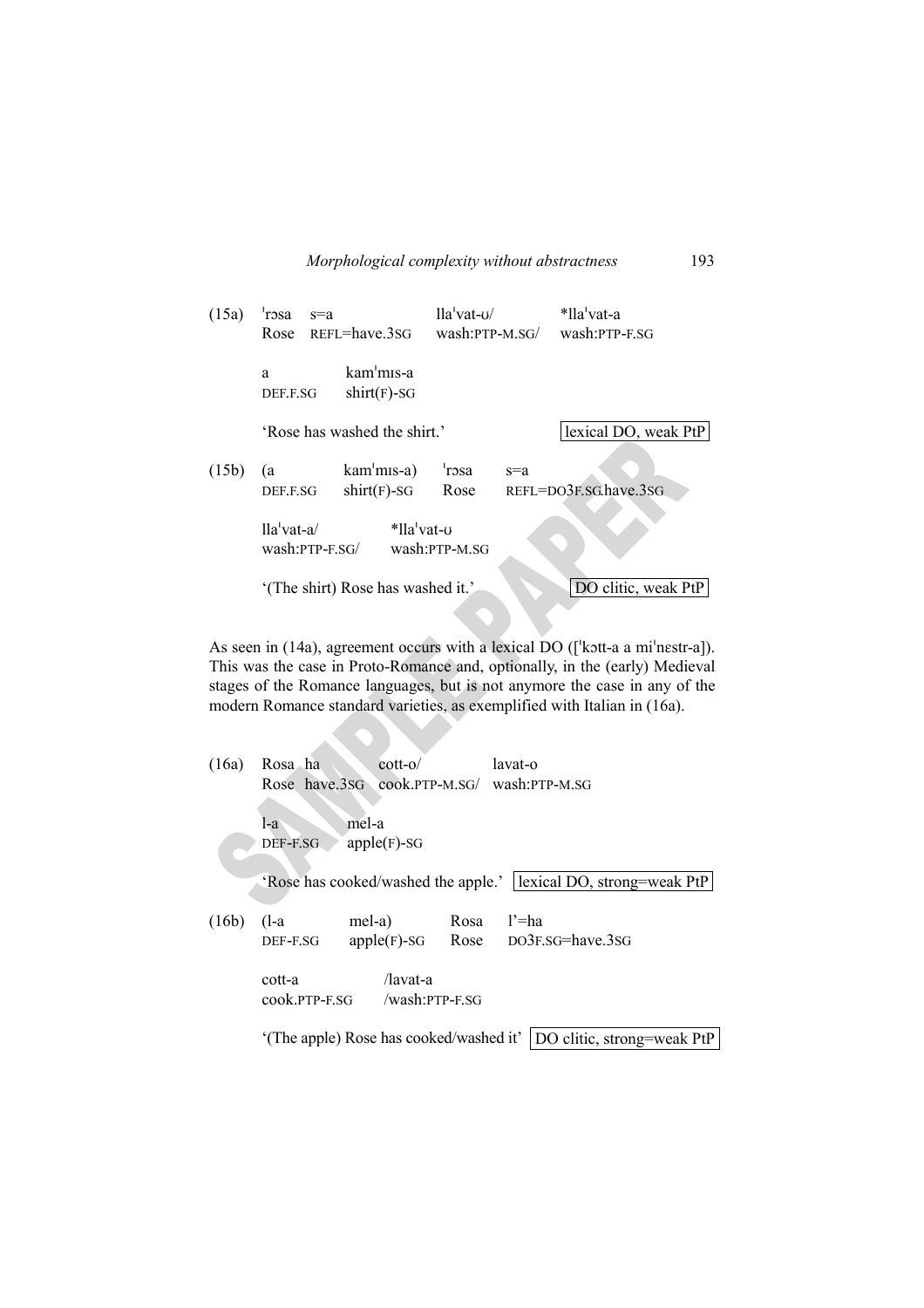In languages like Italian or French, PtP agreement was lost with lexical DOs (16a), and was preserved only with DO clitics (16b). The same change took place in Castrovillarese as well, as seen in (15a). From comparison of (15) and (14), however, a striking fact emerges: syntactic change, leading to the loss of PtP agreement with lexical DOs (as opposed to clitics, where it was preserved throughout), applied selectively, depending on the morphological class the PtP belongs to. In fact, whereas with DO clitics agreement applies in (14b) like in (15b), irrespective of the morphology of the PtP, with lexical DOs morphology does matter. And since the change that has occurred in (15a) has restricted the application of a syntactic rule, also the resulting synchronic generalization – however stated, depending on the theory adopted – has to mention the morphology of the PtP, as shown informally in (17).

(17) Past participle agreement in Castrovillarese

MORPHOLOGY SYNTAX

- (a) double exponence of gender  $(strong PtPs, (14))$ less restrictive syntactic condition
- (b) single exponence of gender (weak PtPs, (15)) more restrictive syntactic condition

Strong PtPs with double exponence of gender, such as [ˈkutt-ʊ/ˈkɔtt-a] (where metaphony resulted in stem–vowel alternation, co-signalling gender in addition to affixal inflectional morphemes, which also signal number), are subject to a less restrictive syntactic condition than weak PtPs with single exponence of gender, such as [laˈvat-ʊ/laˈvat-a] (where the stressed vowel did not undergo metaphony).

In order to make the argument more convincing, I shall briefly discuss some conceivable alternative analyses. In fact, according to one anonymous referee, given the data in  $(14)$ – $(15)$ 

> it is very difficult to tell whether this is the correct generalization. Agreement may depend, instead, on the lexical semantics of the verb or on conjugation, among many other possibilities.

While it is hard to judge about the "many other" (unspoken) possibilities, it is easy to show that neither of the alternatives suggested is viable. Lexical semantics does not co-vary with  $\pm$ agreement, since the contrast in (17a) vs. (17b) cuts across Aktionsart classes: this is shown by the fact that in both (14) and (15),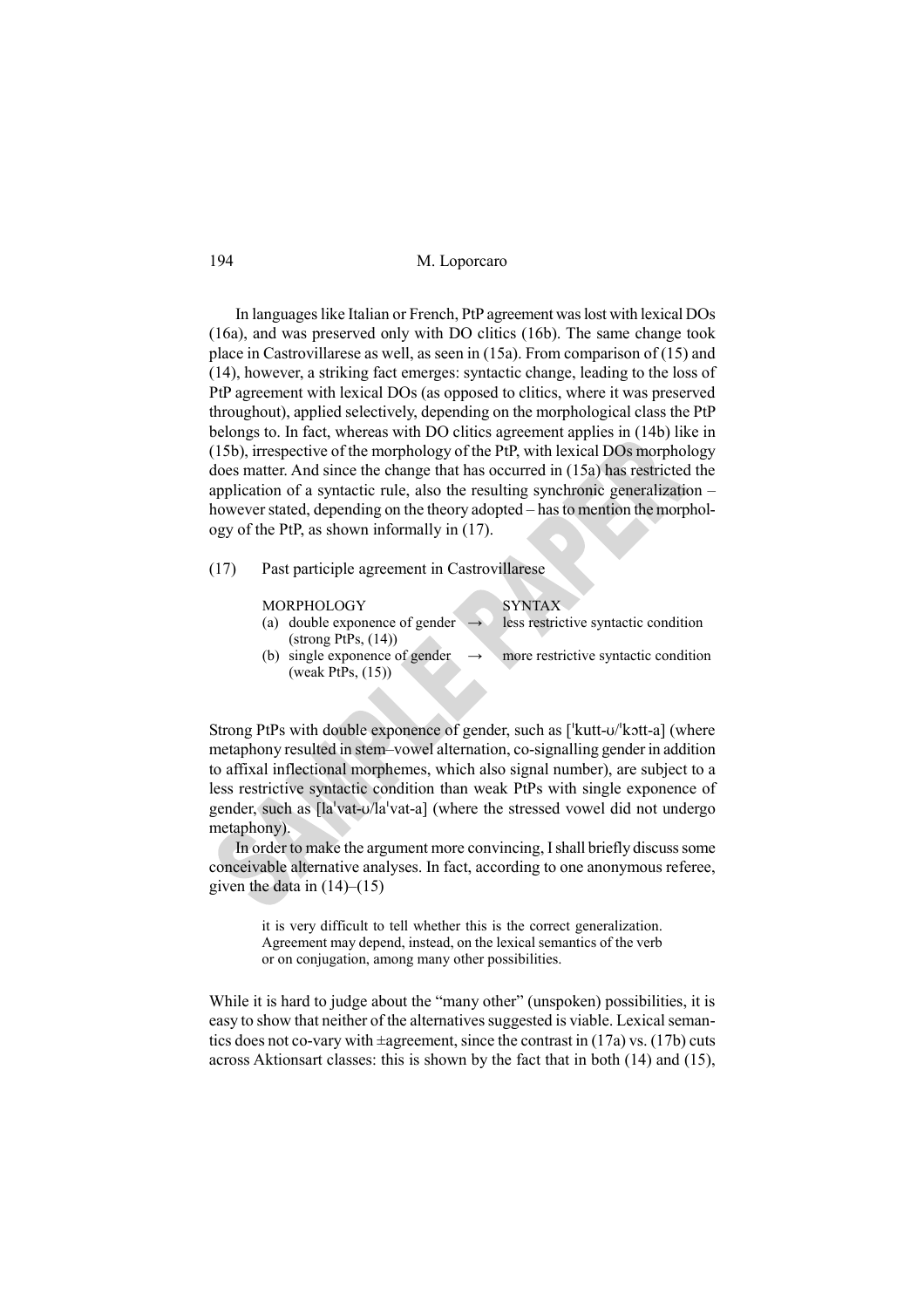which contrast in terms of PtP agreement, the predicate is telic. (The same applies to  $(18)$ – $(19)$  – see below.)

Conjugation is not an option either. True, all PtPs displaying metaphonic alternation belong to 2nd conjugation: e.g. [ˈkuttʊ]/[ˈkɔtta] from [ˈkɔtʃɪ] 'to cook', [a<sup>l</sup>pirtu]/[a<sup>l</sup>perta] from [<sup>l</sup>grapɪ] 'to open' etc. (cf. Pace 1993–94: 65–96 for these and the following data). However, PtPs without metaphonic alternation are not confined to other conjugations: alongside weak PtPs – exemplified in (15) with [la<sup>1</sup>vatu, -a], from 1st conjugation [la<sup>1</sup>va] 'to wash' – there are a host of 2nd conjugation strong PtPs whose stressed vowel did not undergo metaphony and which consequently display no alternation: e.g. ['vɪstʊ, -a] from ['vɪdɪ] 'to see', [ˈdɪttu, -a] from [ˈdɪtʃɪ] 'to say', [ˈrʊttʊ, -a] from [ˈrʊmbɪ] 'to break', etc. Crucially, while all metaphonic PtPs show agreement with the lexical DO, as shown in (14) (one more example is provided in (18)), all 2nd conjugation strong PtPs without metaphonic vowel alternation do not display object agreement in this context  $((19))$ , on a par with 1st conjugation weak PtPs exemplified in  $(15)$  (data from Pace 1993–94: 136–138):

(18)  $\text{``r}_\text{cosa}$  a  $\text{``f}_\text{int-a}$  \*' $\text{f}_\text{int-a}$ Rose have.3SG unfasten:PTP-F.SG/ unfasten:PTP-M.SG

> a <sup>'</sup>vakk-a DEF.F.SG cow(F)-SG

'Rose has unfastened the cow.'

 $(19a)$  I kwatra<sup>'</sup>r-Idd-I  $a$ -nu  $\vee$ Ist-u/  $\vee$ <sup>1</sup>vist-a DEF.M.PL boy(M)-DIM-PL have-3PL see:PTP-M.SG/ see:PTP-F.SG

> n-a <sup>'stell-a</sup> INDEF-F.SG star(F)-SG

'The little boys have seen a star.'

 $(19b)$   $\frac{1}{2}$ rosa a  $\frac{1}{2}$ rrott- $\frac{1}{2}$  \* $\frac{1}{2}$ rrott- $\frac{1}{2}$   $\frac{1}{2}$   $\frac{1}{2}$   $\frac{1}{2}$   $\frac{1}{2}$   $\frac{1}{2}$   $\frac{1}{2}$   $\frac{1}{2}$   $\frac{1}{2}$   $\frac{1}{2}$   $\frac{1}{2}$   $\frac{1}{2}$   $\frac{1}{2}$   $\frac{1}{2}$   $\frac{1}{2}$   $\frac{1}{$ Rose have.3SG break:PTP-M.SG/ break:PTP-PL two chair(F)-PL

'Rose has broken two chairs.'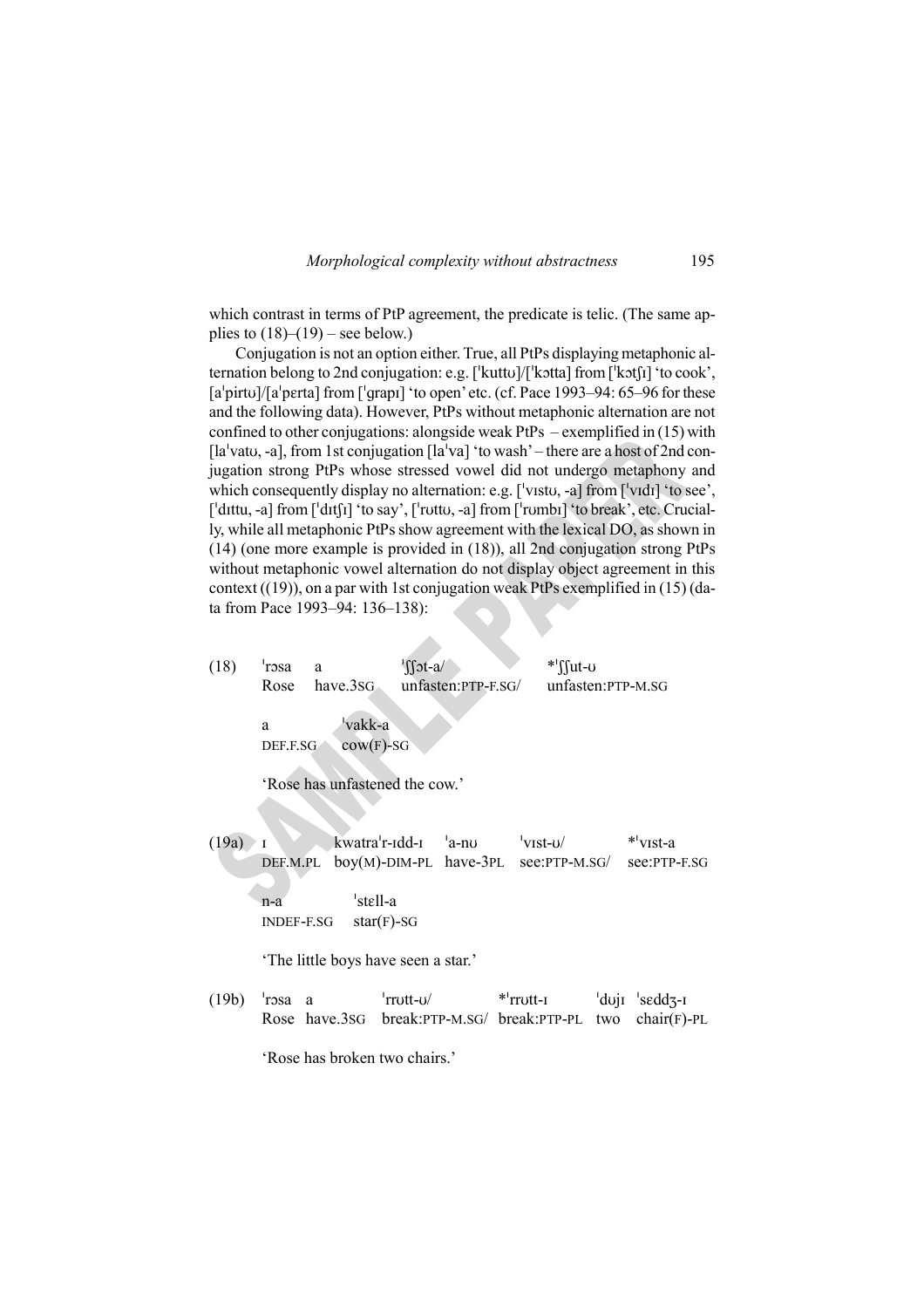Of course, those strong PtPs (like any other PtP, as seen in (14b), (15b)) do agree with object clitics:

| (20a) | (a<br>DEF.F.SG                                                 | 'stell-a)<br>$star(F)$ -SG                         |               | T<br>DEF.M.PL   |   | kwatra'r-idd-i<br>$boy(M)-DIM-PL$               |  |
|-------|----------------------------------------------------------------|----------------------------------------------------|---------------|-----------------|---|-------------------------------------------------|--|
|       | a-no<br>DO3F.SG.have.3PL                                       |                                                    | 'vist-a/      | $see:PTP-F.SG/$ |   | $*$ <sup>'</sup> vist- $\sigma$<br>see:PTP-M.SG |  |
|       | '(The star) the little boys have seen it.'                     |                                                    |               |                 |   |                                                 |  |
| (20b) | $d\sigma$<br>(two                                              | 's $\text{edd}$ <sub>3</sub> -I)<br>$chair(F)-PL)$ | 'rosa<br>Rose |                 | a | DO3.PL.have.3SG                                 |  |
|       | $'$ rrott- $I$<br>*'rrott-o<br>break:PTP-PL<br>break:PTP-M.SG/ |                                                    |               |                 |   |                                                 |  |
|       | '(Two chairs) Rose has broken them.'                           |                                                    |               |                 |   |                                                 |  |

Clearly, in the crucial syntactic context (transitive clauses with lexical DO) in which PtP agreement depends on the kind of PtP involved, what matters is not conjugation but the presence vs. absence of metaphonic vowel alternation (and, as a consequence, of double exponence of gender).

This state of affairs makes sense functionally: once it was put under pressure by the diffusing change, as the loss of PtP agreement with lexical DOs (as opposed to DO clitics) was coming in, the system reacted so that participles which were morphologically better equipped to mark object agreement (because of double exponence of gender) resisted the change and preserved agreement.

This however resulted in a violation of a well-established principle constraining the morphology-syntax interplay, viz. the so-called principle of "morphology-free" syntax:

> Syntax can be sensitive to abstract properties realized in morphology, but not to specific inflectional marks for these properties (to dative case, say, but not to a particular dative case marking, or to a declen-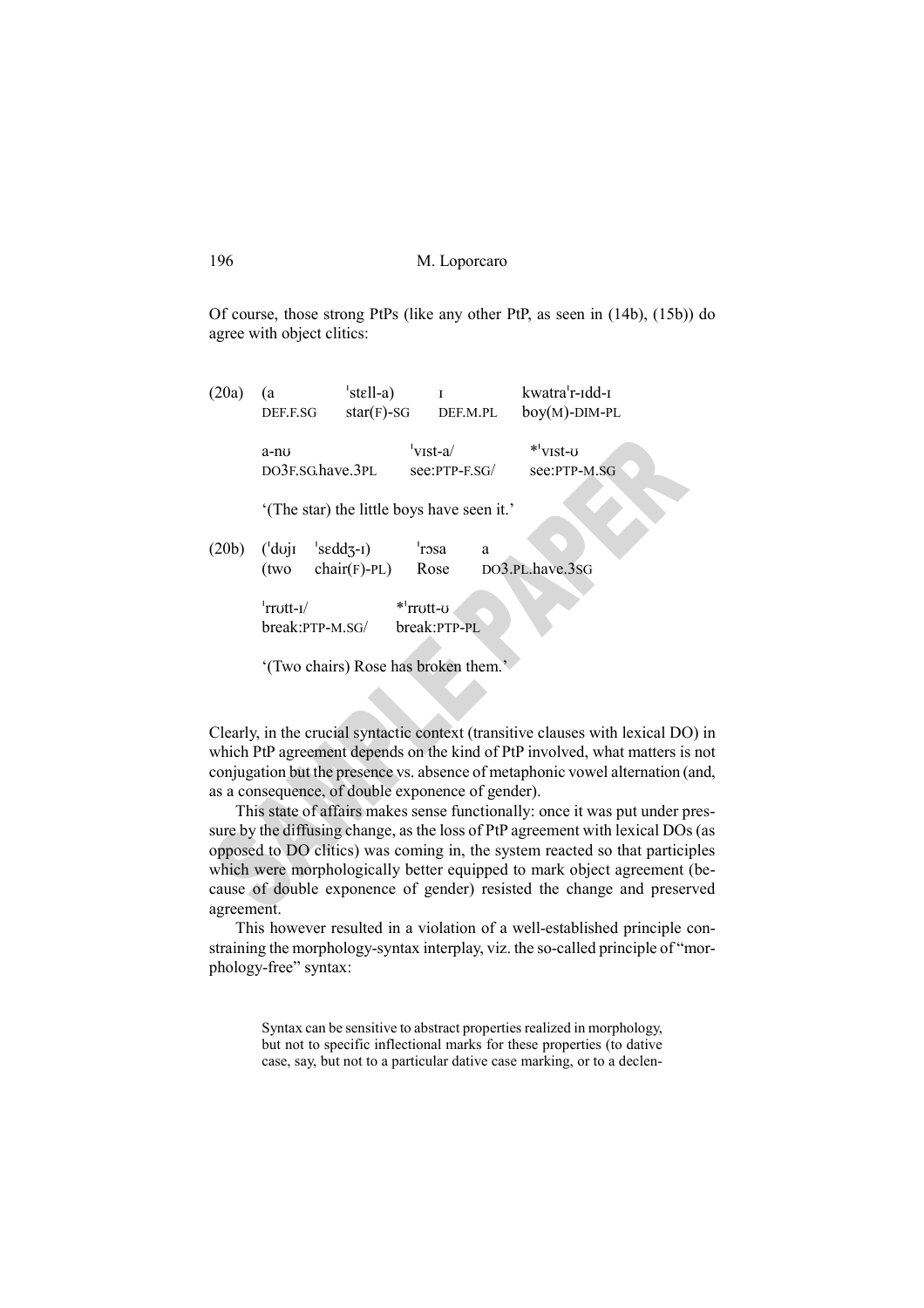sion class for nouns); and it can be sensitive to syntactic subcategories of lexemes, but not to specific derivational marks for these subcategories (to abstract Ns, say, but not to just those abstract Ns with the derivational suffix *–ness.* 

(Zwicky 1996: 301)

As for agreement, specifically, "we do not expect to find genuine morphological conditions on agreement, because of the principle of 'morphology-free' syntax" (Corbett 2006: 184). The Castrovillarese pattern seems to be a genuine exception to this principle.<sup>21</sup>

Consider, however, what consequences would follow, for this exception, if one were to adopt an abstract analysis by which metaphony still is a purely phonological process, as commonly maintained for southern Italian dialects in the literature in Generative Phonology, from the Sixties down to OT (cf. §4). As shown in (21), such an analysis would imply lexical representations in which the stem of the PtP is represented as invariant underlyingly:

# (21) Castrovillarese PtPs with metaphonic alternation (Generative Phonology)

| (a) $ kOut-u $ | $\rightarrow$ | ['kutt-v] 'cook.PTP-M.SG' |
|----------------|---------------|---------------------------|
| (b) $ kOtt-a $ | $\rightarrow$ | ['kott-a] 'cook.PTP-F.SG' |

 $\overline{a}$ 

Given (21), the Castrovillarese facts would become even more puzzling: we would be facing an instance of *phonology*- (or even *phonetics*-)dependent syntax. In fact, if metaphony is represented as a synchronic PR, the difference in exponence between weak and strong PtPs, as seen in (21), evaporates from the underlying representation (hence from morphological structure) and becomes a purely phonetic difference which arises at a late derivational stage in the phono-

<sup>&</sup>lt;sup>21</sup> One anonymous referee disagrees on this, suggesting "that the properties of the two types of PrPs (double vs. single exponence or strength vs. weakness) are abstract properties to which syntax can be sensitive". To be sure, being a strong vs. a weak PtP is an abstract property, but a specifically morphological one, just like belonging in this or that declension (cf. Corbett 2006: 184). As demonstrated by the mention of declension classes in Zwicky's quotation, this is exactly the kind of *morphological* properties syntax is usually not sensitive to. What Zwicky's principle excludes is precisely syntactic rules like "PtPs agree in a given syntactic context, iff they belong to conjugation *x*".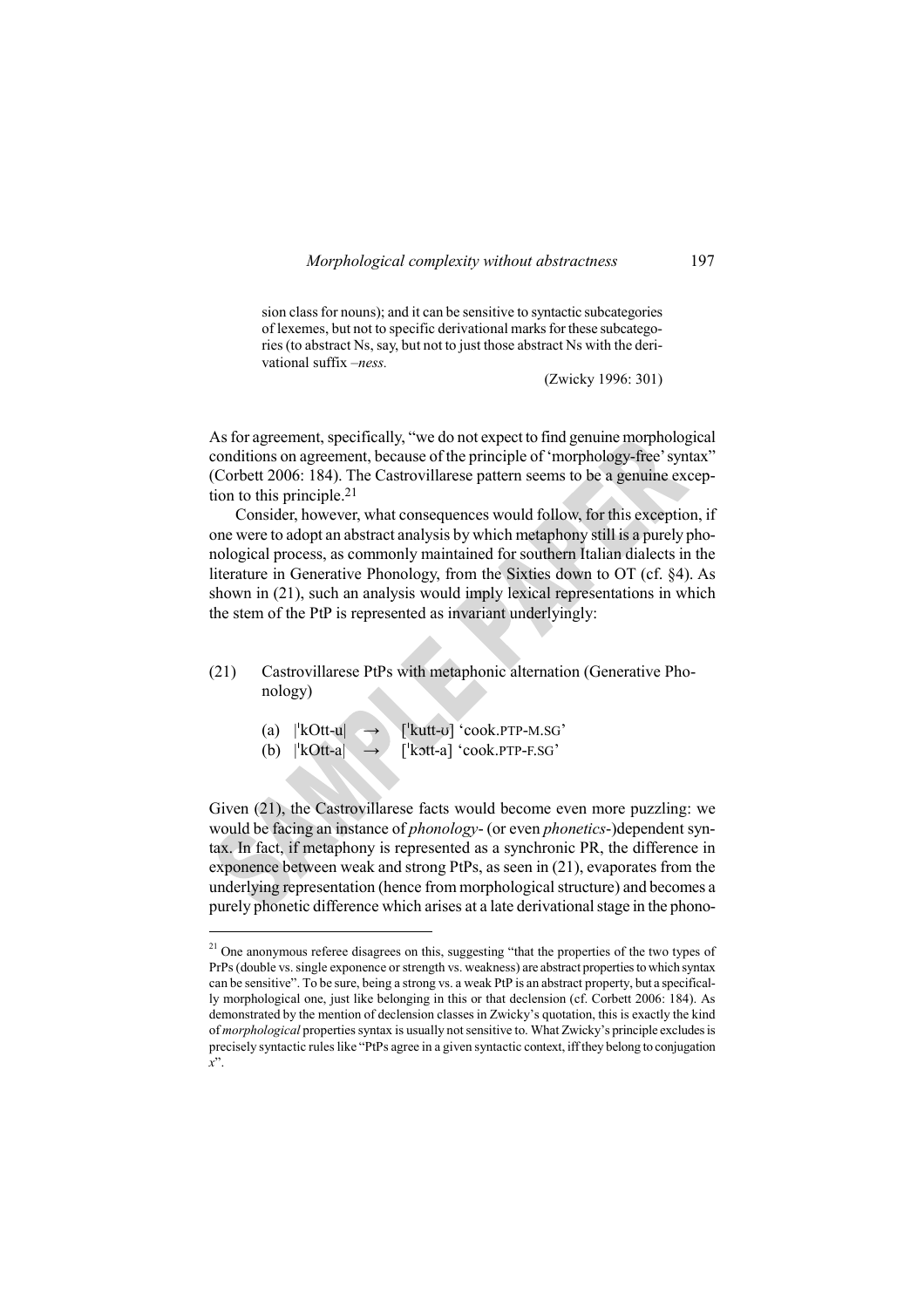| M. Loporcaro |
|--------------|
|              |

logical rule component. As already hinted to in §4, this kind of treatment of metaphony carries over unchanged to recent OT analyses, as exemplified with the tableau in  $(22)$ , from Walker  $(2005: 960).^{22}$ 

(22) Southern Italian metaphony in OT (Walker 2005: 960)

| $/$ nov-u $/$ | IDENT(high)<br>IDENT(ATR) | L <sub>IC</sub> (height) | IDENT (ATR) | IDENT (high) |
|---------------|---------------------------|--------------------------|-------------|--------------|
| a. nóvu<br>œ  |                           | *                        | *           |              |
| b. nóvu       |                           | **                       |             |              |
| c. núvu       | *1                        |                          | *           | *            |
|               |                           |                          |             |              |

Metaphony – implemented as raising in the Marchigiano dialect from which the word in  $(22)$  ([ $'nov-u$ ] 'M\new-M.SG') is drawn – is not in the input (which is /nɔv-u/, with an unraised vowel) but only applies in the winning candidate output. Consequently, morphological exponence should be computed on the phonetic output of the phonological component.

#### 7. Conclusion

 $\overline{a}$ 

In conclusion, also in the Castrovillarese case discussed in §6, like in the Forlivese one analyzed in §5, morphological complexity (here, the different behaviour of double vs. simple exponence of gender on PtPs with respect to the object agreement rule) provides a rather unexpected argument against an abstract phonological representation like (21), of the kind presupposed by analyses of Italo-Romance metaphony in terms of a synchronic PR, as put forward in all generative treatments of metaphony, or in terms of its OT equivalent (output contrast with unchanged input).

Again, a more realistic view of synchronic phonology *à la* Dressler (1985) protects us from the analytical problems which are caused by an abstract analysis. Italo-Romance metaphony, as Maiden (1989, 1991), Tuttle (1985) and oth-

 $22$  The reader is referred to Walker (2005) for the illustration of the constraints displayed in (22). Their exact definition is immaterial to our present discussion, which only focuses on the fact that the raising caused by metaphony is not in the input.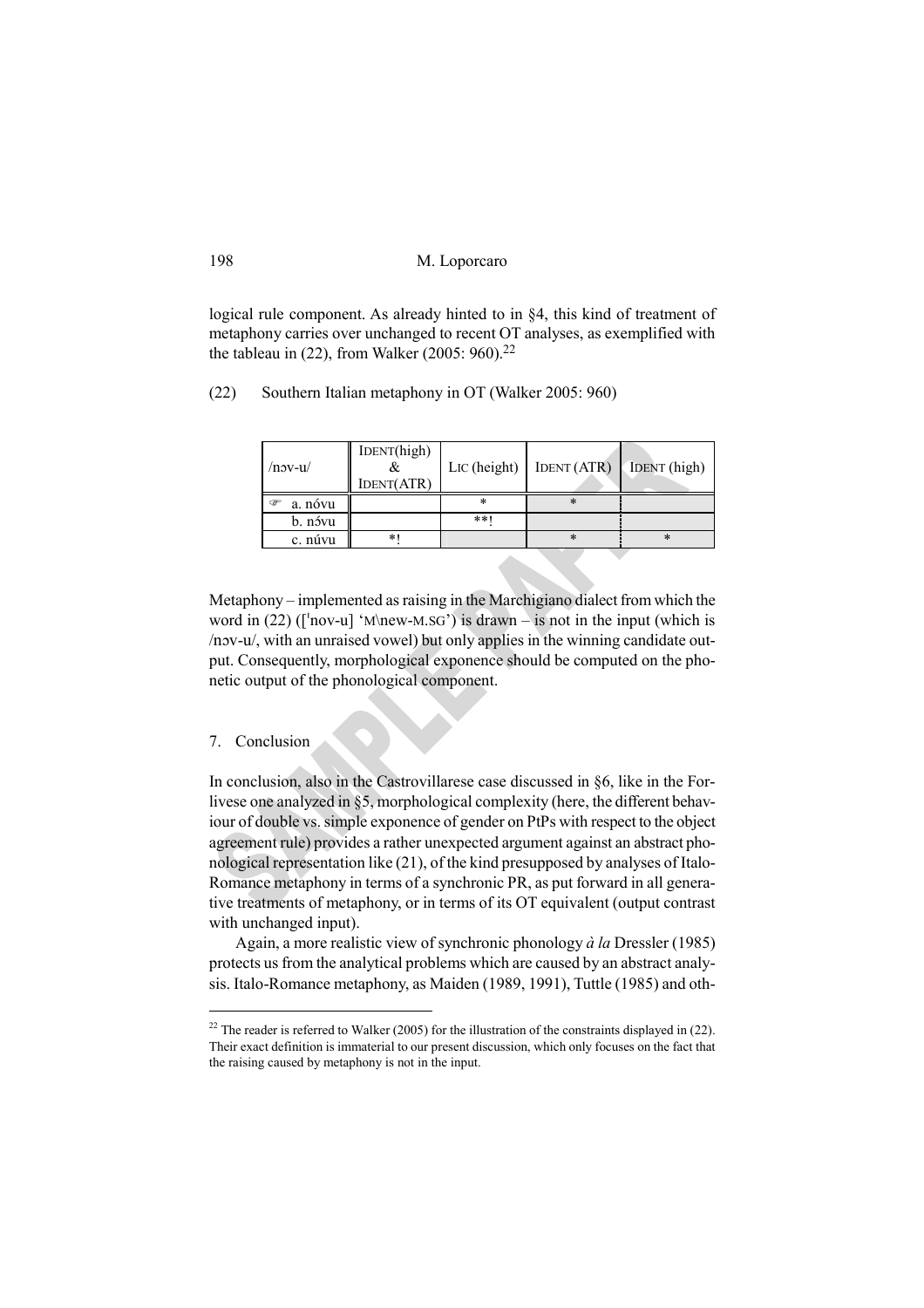ers have shown convincingly, is morphologized in southern Italian dialects. Therefore, the difference in the stressed vowel in (21a–b) must be underlying, unlike shown there, and we get rid of a potential violation of the phonology-free syntax principle. Note that the two principles, that syntax must be phonology*and* morphology-free, are lumped together by Zwicky (cf. e.g. Zwicky and Pullum 1983; Zwicky 1996: 301). However, the case of Castrovillari shows that syntax – under very special circumstances – can become sensitive to morphological structure, $^{23}$  whereas syntactic rules sensitive to phonological properties of the word forms manipulated by the syntax do not seem to occur at all.

After the present discussion, thus, the burden of proof for proponents of abstract analyses of metaphony (and, consequently, abstract phonological representations) has become heavier: in order to maintain that Castrovillarese metaphony can indeed be analyzed along the lines in  $(21)–(22)$ , they should be able to point to parallel cases of non-phonology-free syntax.

# REFERENCES

Baković, E. 2007. "A revised typology of opaque generalizations". *Phonology* 24. 217– 259.

Baudouin de Courtenay, J. 1895. *Versuch einer Theorie phonetischer Alternationen. Ein Capitel aus der Psychophonetik*. Strassburg: Trübner.

Bolognesi, R. 1998. *The phonology of Campidanian Sardinian*. Dordrecht: HIL.

Bullock, B.E. 1995a. "Prosodic constraints and morphological alignment in French". *Lingua* 96. 95–117.

Bullock, B.E. 1995b. "The uneven trochee in French". *Rivista di Linguistica* 7. 273–292.

Calabrese, A. 1984–85. "Metaphony in Salentino". *Rivista di Grammatica Generativa*  $9-10: 3-140.$ 

Calabrese, A. 1998. "Metaphony Revisited." *Rivista di Linguistica* 10: 7-68.

 $\overline{a}$ 

Chitoran, I. 2002. *The phonology of Romanian: A constraint-based approach*. Berlin: Mouton de Gruyter.

Chomsky, N. and M. Halle. 1968. *The sound pattern of English*. New York: Harper & Row.

<sup>&</sup>lt;sup>23</sup> As argued in Loporcaro (2008), these special circumstances were determined by a clash of two opposite changes, conflicting in the area: loss of PtP agreement with lexical DOs, spreading northwards from the Calabrian dialects spoken to the south of Castrovillari, and merger of final unstressed vowels (involving loss of contrasts in affixal inflectional morphology) spreading southwards from the dialects spoken further north.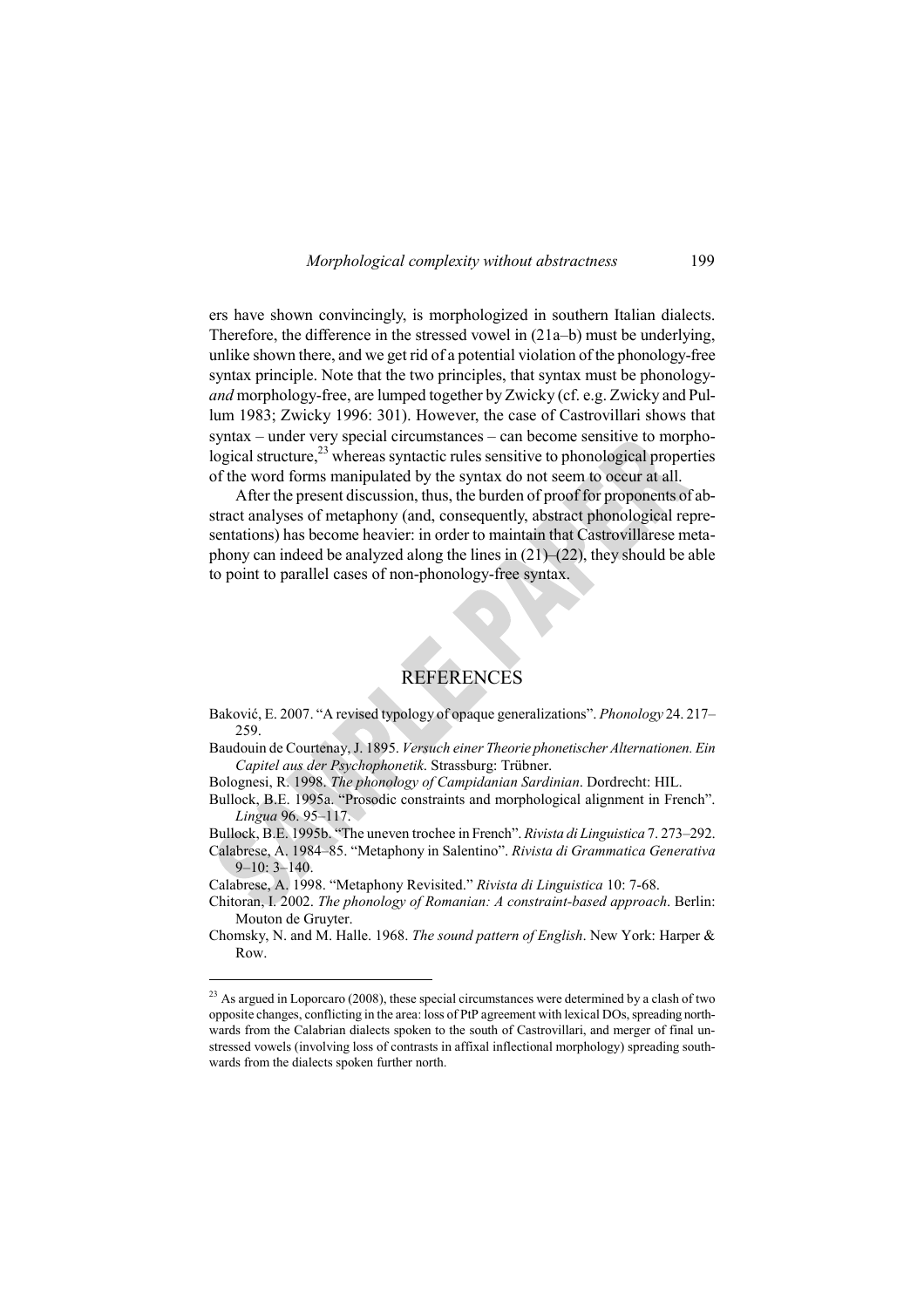Corbett, G.G. 2006. *Agreement*. Cambridge: Cambridge University Press.

- Donegan, P.J. and D. Stampe. 1979. "The study of natural phonology". In: Dinnsen, D.A. (ed.), *Current approaches to phonological theory.* Bloomington: Indiana University Press. 126–173.
- Dressler, W.U. 1980. "A semiotic model of diachronic process phonology". In: Lehmann, W.P. and Y. Malkiel (eds.), *Perspectives on historical linguistics*. Amsterdam: Benjamins. 93–131.

Dressler, W.U. 1985. *Morphonology: The dynamics of derivation*. Ann Arbor: Karoma.

- Frigeni, C. 2003. "Metaphony in Campidanian Sardinian: A domain-based analysis". *Toronto Working Papers in Linguistics* 20. 63–91.
- Hooper, J. 1976. *An introduction to Natural Generative Phonology*. New York: Academic Press.
- Indefrey, P. and W.J.M. Levelt. 2004. "The spatial and temporal signatures of word production components". *Cognition* 41. 101–144.
- Kaze, J.W. 1991. "Metaphony and two models for the description of vowel systems". *Phonology* 8. 163–170.
- Kiparsky, P. 1971. "Historical linguistics". In: Orr Dingwall, W. (ed.), *A survey of linguistic science*. College Park: University of Maryland Linguistic Papers. 576–642.
- Kiparsky, P. 1973a. "Abstractness, opacity, and global rules". In: Fujimura, O. (ed.), *Three dimensions in linguistic theory.* Tokyo: TEC. 57–86.
- Kiparsky, P. 1973b. "'Elsewhere' in phonology". In: Anderson, S. and P. Kiparsky (eds.), *A Festschrift für Morris Halle.* New York: Holt. 93–106.
- Kiparsky P. 1995. "The phonological basis of sound change". In: Goldsmith, J. (ed.), *The handbook of phonological theory*. Oxford: Blackwell. 640–670.
- Levelt, W.J.M., A. Roelofs and A.S. Meyer. 1999. "A theory of lexical access in speech production". *Behavioral and Brain Sciences* 22. 1–38.
- Lightner, T. 1975. "The role of derivational morphology in generative grammar". *Language* 51. 617–638.
- Lightner, T. 1978. "Generative Phonology". In: Orr Dingwall, W. (ed.), *A survey of linguistic science.* (2nd ed.) Stamford, CT: Greylock. 1–32.
- Linell, P. 1979. *Psychological reality in phonology*. Cambridge: Cambridge University Press.
- Loporcaro, M. 2009. *Profilo linguistico dei dialetti italiani*. Roma/Bari: Laterza.
- Loporcaro, M. 2010. "Variation and change in morphology and syntax. Romance object agreement". In: Rainer, F., W.U. Dressler, D. Kastovsky and H.C. Luschützky (eds.), *Variation and Change in Morphology*. *Selected papers from the 13th International Morphology Meeting, Vienna, 3–6 February 2008*. Amsterdam: Benjamins. 149–175.
- Loporcaro, M. 2011. "Syllable, segment and prosody". In: Maiden, M., J.C. Smith and A. Ledgeway (eds.), *The Cambridge history of the Romance languages* (vol. 1: *Structures*). Cambridge: Cambridge University Press. 50–108.
- Maiden, M. 1989. "Sulla morfologizzazione della metafonesi nei dialetti italiani meridionali". *Zeitschrift für romanische Philologie* 105. 178–192.

Maiden, M. 1991. *Interactive morphonology: Metaphony in Italy*. London: Routledge.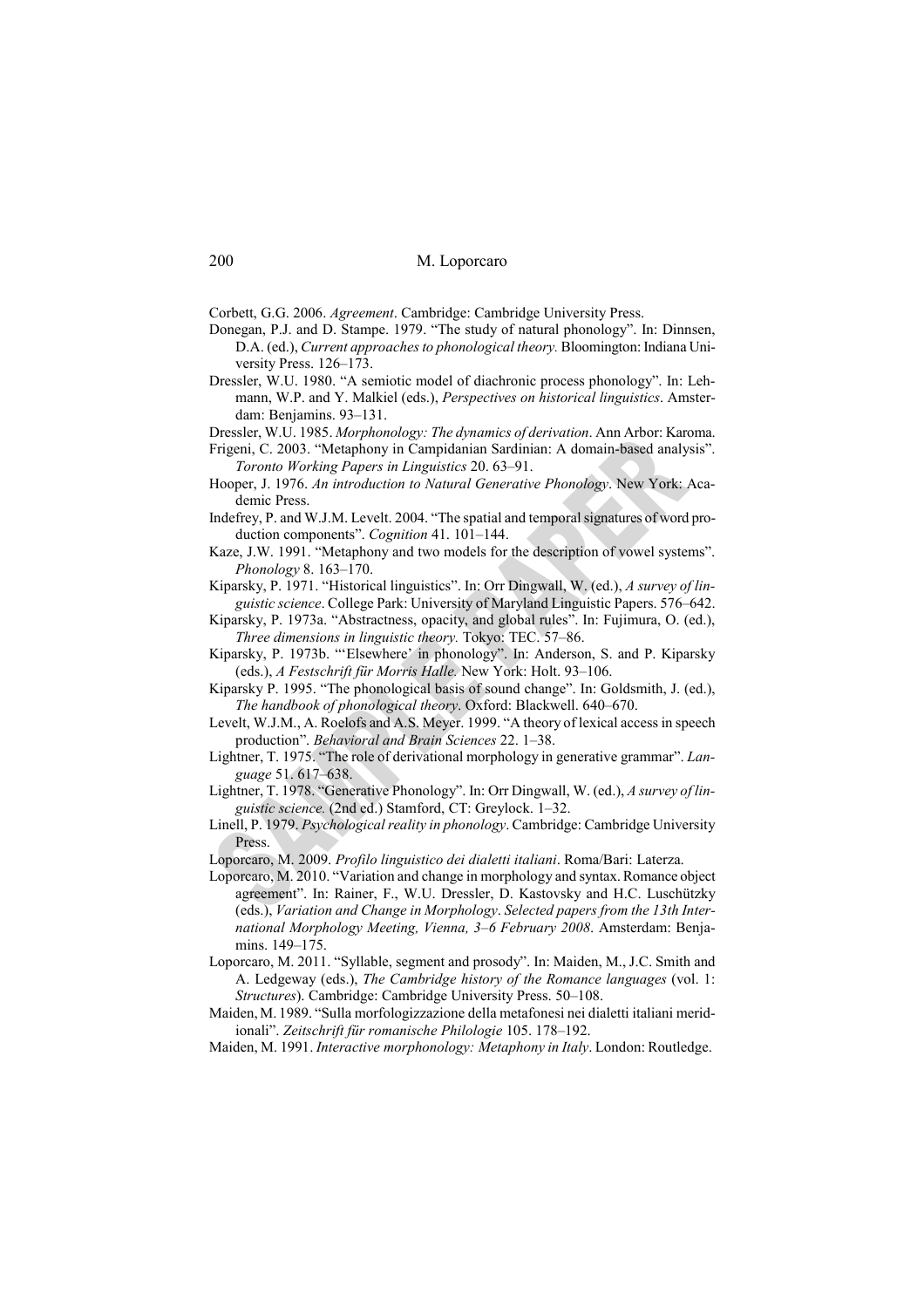- Manzini, M.R. and L.M. Savoia. 2005. *I dialetti italiani e romanci. Morfosintassi generativa.* (3 vols.) Alessandria: Edizioni dell'Orso.
- Manzini, M.R. and L.M. Savoia. 2007. *A unification of morphology and syntax. Investigations into Romance and Albanian dialects*. London: Routledge.
- McCarthy, J. 1999. "Sympathy and phonological opacity". *Phonology* 16. 331–399.
- McCarthy, J. 2007. "Derivations and levels of representation". In: de Lacy, P. (ed.), *The Cambridge handbook of phonology*. Cambridge: Cambridge University Press. 99– 117.
- Nibert, H.J. 1998. "Processes of vowel harmony in the Servigliano dialect of Italian: A comparison of two non-linear proposals for the representation of vowel height". *Probus* 10. 67–101.
- Ohala, J.J. 1986. "Consumer's guide to evidence in phonology". *Phonology Yearbook* 3.  $3 - 26$ .
- Pace, A. 1993–94. *Ricerche di morfosintassi sui dialetti di Trebisacce e Castrovillari*. Università della Calabria: Tesi di laurea.
- Ribezzo, F. 1912. *Il dialetto apulo-salentino di Francavilla Fontana*. Martina Franca. Rohlfs, G. 1966–69. *Grammatica storica della lingua italiana e dei suoi dialetti*. (3
- vols.) Turin: Einaudi. Saltarelli, M. 1968. "Marsian vocalism. Intelligibility and rules of grammar". *Orbis* 17.
- 88–96.
- Sampson, R. 2010. *Vowel prosthesis in Romance. A diachronic study*. Oxford: Oxford University Press.

Schane, S.A. 1968. *French phonology and morphology*. Cambridge, MA: MIT Press.

- Scheer, T. 2004. *A lateral theory of phonology*. *What is CVCV, and why should it be?* Berlin: Mouton de Gruyter.
- Scheer, T. 2006. How non-phonological information is processed in phonology. A historical survey from Trubetzkoy to OT and Distributed Morphology. (Ms., Université de Nice.)
- Sluyters, W. 1988. "Vowel harmony, rule formats and underspecification: The dialect of Francavilla Fontana". In: van der Hulst, H. and N. Smith (eds.), *Features, segmental structure and harmony processes* (Part II). Dordrecht: Foris. 161–184.
- Stampe, D. 1969. "The acquisition of phonetic representation". *Chicago Linguistic Society* 5. 443–454. [Later in Stampe 1979: vii–xxv.]
- Stampe, D. 1979. *A dissertation on Natural Phonology*. Bloomington: IULC.
- Stump, G.T. 2001. *Inflectional morphology. A theory of paradigm structure*. Cambridge: Cambridge University Press.
- Tuttle, E.F. 1985. "Morphologization as redundancy in central Italian dialects". *Romance Philology* 39. 35–43.
- Vennemann, T. 1974. "Words and syllables in Natural Generative Phonology". In: Bruck, A., R.A. Fox and M.W. La Galy (eds.), *Papers from the parasession on Natural Phonology*. Chicago: Chicago Linguistic Society. 346–374.
- Walker, D. 1975. "Word stress in French". *Language* 51. 887–900.
- Walker, R. 2005. "Weak triggers in vowel harmony". *Natural Language and Linguistic Theory* 23. 917–989.
- Zwicky, A.M. and G.K. Pullum. 1983. "Phonology in syntax: The Somali optional agreement rule". *Natural Language and Linguistic Theory* 1. 385–402.